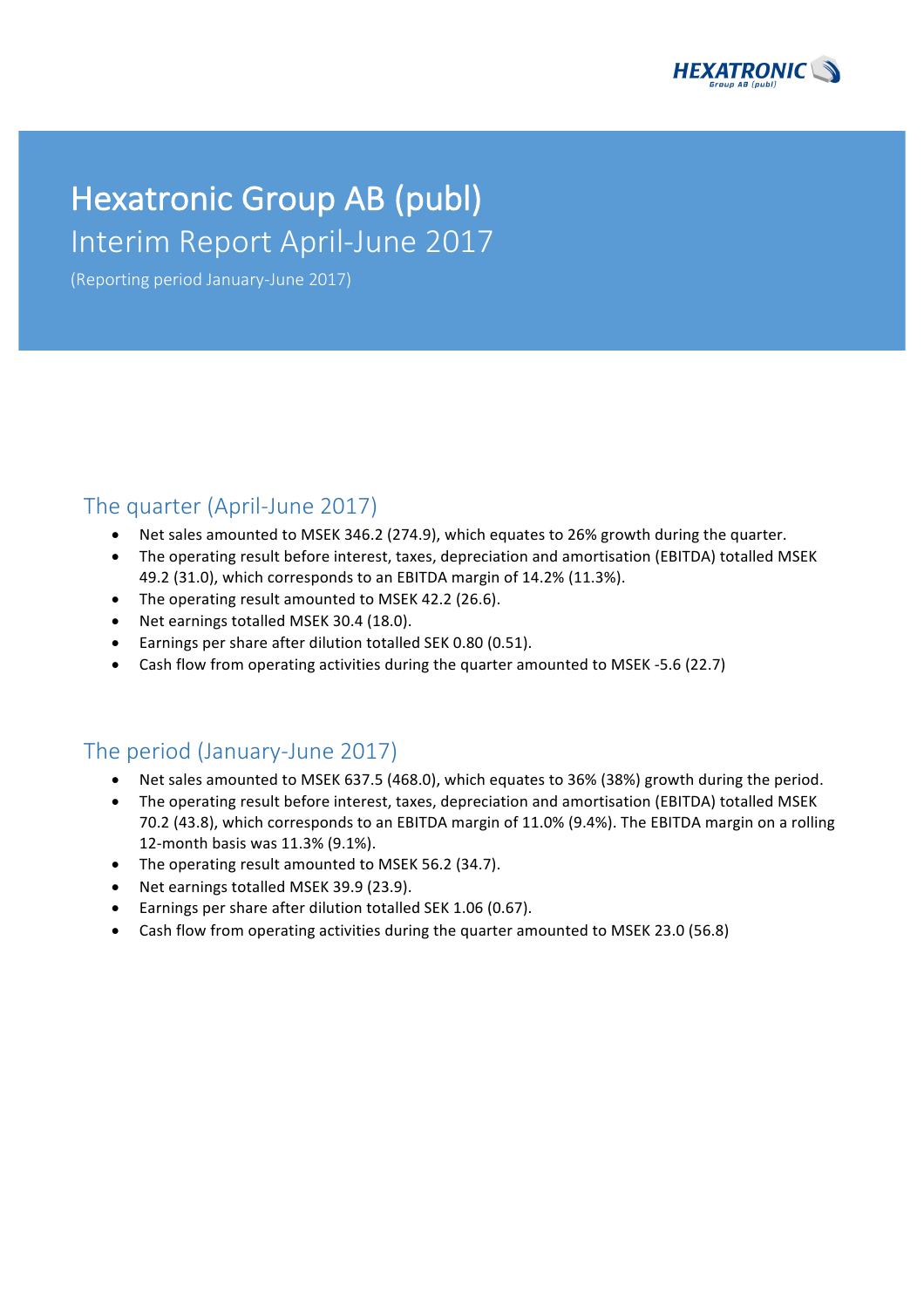

## Comments from the CEO

## Strong development in growth and profitability

We can look back on a very strong quarter, where we delivered one of the highest levels of profitability in the company's history, with an EBITDA margin of 14.2%. The profitability development is primarily due to an advantageous product mix, including submarine cables, but also to economies of scale resulting from organic sales growth.

The early part of the quarter was far quieter than we expected, which is mainly explained by delayed starts in major fibre-to-the-home (FTTH) projects in Sweden. The growth in net sales reached26%, of which 13% was organic. The growth comes from several markets that have developed well, as well as the acquisition of Ericsson's operations in New Zealand and the training companies ICT Education and IFTAC.

We continued to strengthen our organisation during the quarter with more employees in sales, engineering and production. The purpose of the new recruitment is to accommodate our current level of activity, but it is also an investment for the future.

One limiting factor to our growth at present is access to optical fibre, which we use as a raw material in producing fibre optic cables. Ahead of 2017, we believed we had secured our optical fibre requirement for the year. Demand for optical fibre has, however, been greater than expected, which is of course positive in many ways. There is a shortage of optical fibre globally and the major manufacturers have invested in greater capacity, which is expected to reach the market during 2018. We have secured larger volumes for 2018.

We move into Q3 with an order book which, organically, is a full 92% larger than at the same point last year, which is obviously encouraging. During the latter part of Q2 we experienced strong incoming orders due to a high market demand for FFTH projects, which led several of our customers to place orders further in advance than usual to secure their needs for Q3 and also to some extent Q4.

The high demand and strong order book also mean that we need to invest in further production capacity for ducts. 

In conclusion, we operate in what remains a very strong market. At the same time, we believe that the global market for fibre to the home (FTTH) and infrastructure for 5G, WiFi and sensors is still in its infancy.

Please join us on our continued journey of growth.

Henrik Larsson Lyon President and CEO of Hexatronic Group AB (publ)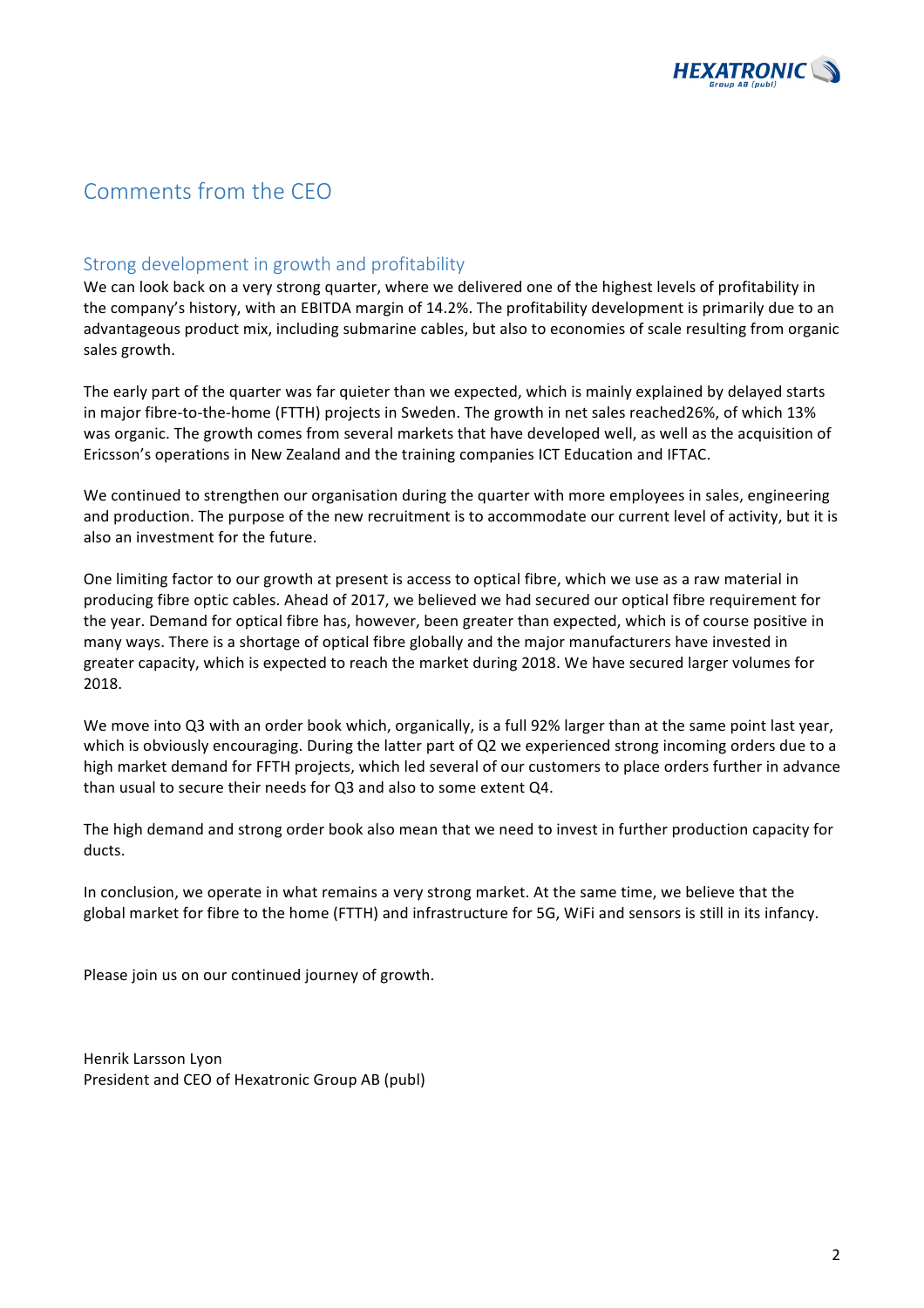

## Events during the quarter (April-June 2017)

• As part of the transition from a split financial year to the calendar year, the company presented financial information for the 2016 calendar year comprising an income statement and balance sheet, a cash flow statement and key metrics.

## Events since the end of the period

To lay a better foundation for the Group's further expansion, Martin Åberg was appointed Deputy CEO of Hexatronic Group AB, with responsibility for the Group's mergers and acquisitions. Martin will also continue in his role as President of Proximion AB.

Håkan Bäckström, formerly Vice President of Hexatronic Cables & Interconnect Systems AB ('HCI') replaced Henrik Larsson Lyon as President of HCI. Håkan will retain his role as Head of Sales & Marketing for HCI. Henrik will focus on his role as President and CEO of Hexatronic Group AB.

|                                        | Quarter | Quarter | <b>Period</b> | Period | <b>Period</b> | Period | <b>Full year</b> |
|----------------------------------------|---------|---------|---------------|--------|---------------|--------|------------------|
|                                        | 170401  | 160401  | 170101        | 160101 | 160901        | 150901 | 160101           |
| <b>MSEK</b>                            | 170630  | 160630  | 170630        | 160630 | 170630        | 160630 | 161231           |
| Net sales                              | 346.2   | 274.9   | 637.5         | 468.0  | 1,055.9       | 745.0  | 1,032.3          |
| <b>EBITDA</b>                          | 49.2    | 31.0    | 70.2          | 43.8   | 117.9         | 62.9   | 109.8            |
| <b>EBITDA</b> margin                   | 14.2%   | 11.3%   | 11.0%         | 9.4%   | 11.2%         | 8.4%   | 10.6%            |
| Operating result                       | 42.2    | 26.6    | 56.2          | 34.7   | 95.4          | 48.1   | 88.8             |
| Net earnings                           | 30.4    | 18.0    | 39.9          | 23.9   | 61.8          | 33.8   | 54.1             |
| Earnings per share after dilution, SEK | 0.80    | 0.51    | 1.06          | 0.67   | 1.64          | 0.96   | 1.50             |
| Cash flow from operating activities    | $-5.6$  | 22.7    | 23.0          | 56.8   | $-7.7$        | 7.7    | 34.5             |
| Liquid assets                          | 22.5    | 29.5    | 22.5          | 29.5   | 22.5          | 29.5   | 39.6             |

## Financial information, Group

See other key metrics on page 17.

## Net sales and results

## The quarter (April-June 2017)

Net sales during the quarter amounted to MSEK 346.2 (274.9). Net sales increased by 26% for the Group compared to the same quarter last year; 13% of this relates to organic growth and 13% to acquisition-driven growth. The acquisition growth is attributable to Hexatronic New Zealand, ICT Education and Iftac.

EBITDA totalled MSEK 49.2 (31.0), which corresponds to an EBITDA margin of 14.2% (11.3%).

## The period (January-June 2017)

Net sales for the period amounted to MSEK 637.5 (468.0). Net sales increased by 36% for the Group compared to the same period last year. The growth in sales is attributable primarily to organic growth, and also to some extent to the acquisition of Hexatronic New Zealand, ICT Education and Iftac.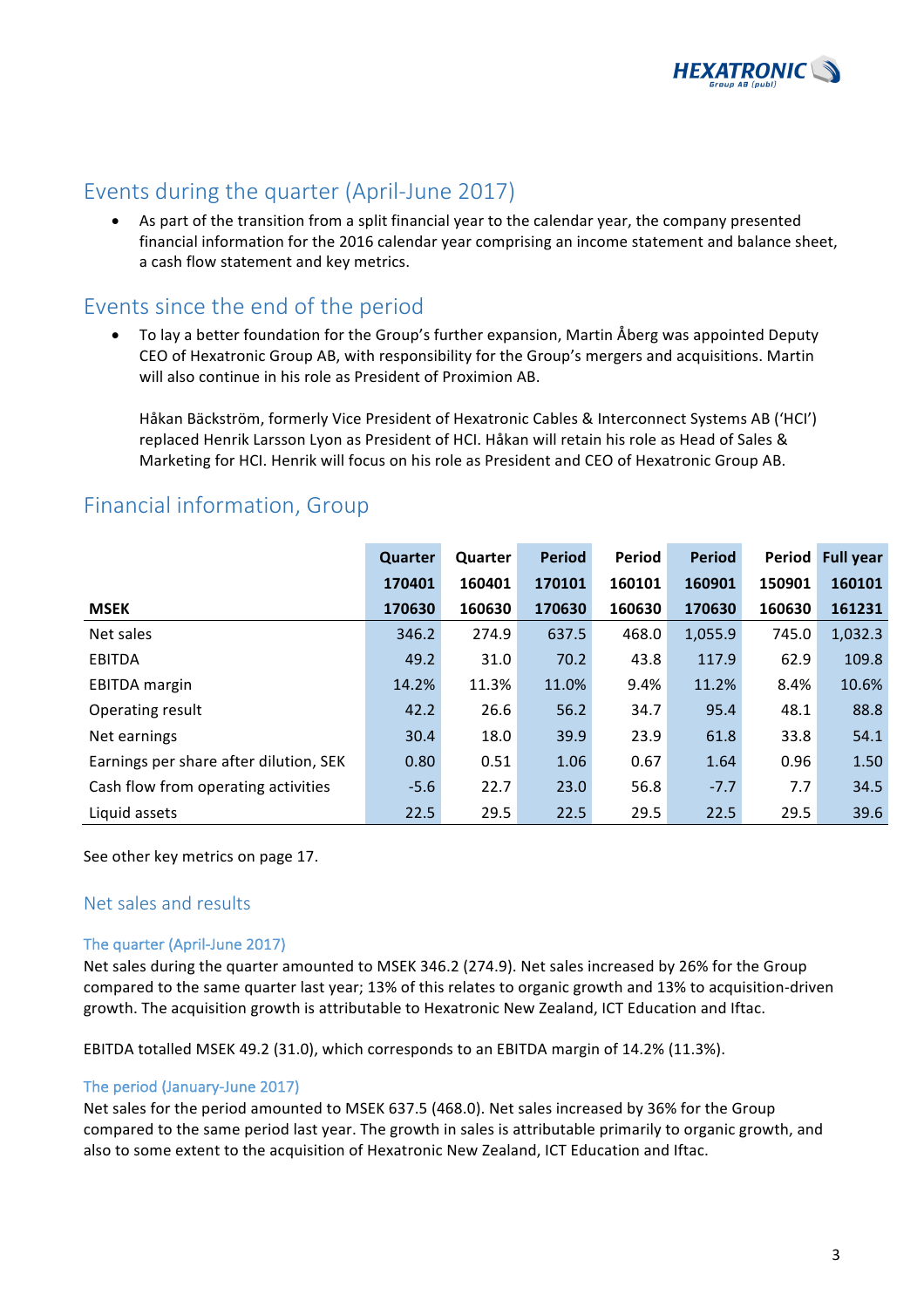

EBITDA totalled MSEK 70.2 (43.8), which corresponds to an EBITDA margin of 11.0% (9.4%). The EBITDA margin on a rolling 12-month basis was 11.3% (9.1%).



Net sales rolling 12 months, MSEK and EBITDA margin rolling 12 months  $-$  (%)

## Financial position and liquidity

#### Liquid assets

Liquid assets on 30 June 2017, excluding overdraft facilities, amounted to MSEK 22.5 (29.5). Unutilised overdraft facilities amounted to MSEK 41.6 (28.7) on 30 June 2017.

#### Non-current assets

Non-current assets amounted to MSEK 218.9 (137.6) on 30 June 2017. The increase is related to investments in tangible and intangible assets, such as new production lines in Hudiksvall, and to acquired assets in connection with the acquisition of Hexatronic New Zealand, ICT Education and Iftac.

## **Equity**

Equity amounted to MSEK 370.7 (292.4) on 30 June 2017, which equated to SEK 10.26 (8.68) per outstanding share at the end of the reporting period.

## Borrowing

The Parent Company has an acquisition facility of MSEK 100 with Nordea bank. The facility was used for the acquisition of assets and liabilities in New Zealand and in the acquisitions of ICT Education and Iftac. The utilised amount on 30 June 2017 totalled MSEK 94.0, and MSEK 83.0 of this is long-term borrowing. The loan falls due for payment on 31 December 2021 and will be repaid quarterly starting November 2017.

## **Equity ratio**

The equity ratio on 30 June  $2017$  was  $49\%$  (51%).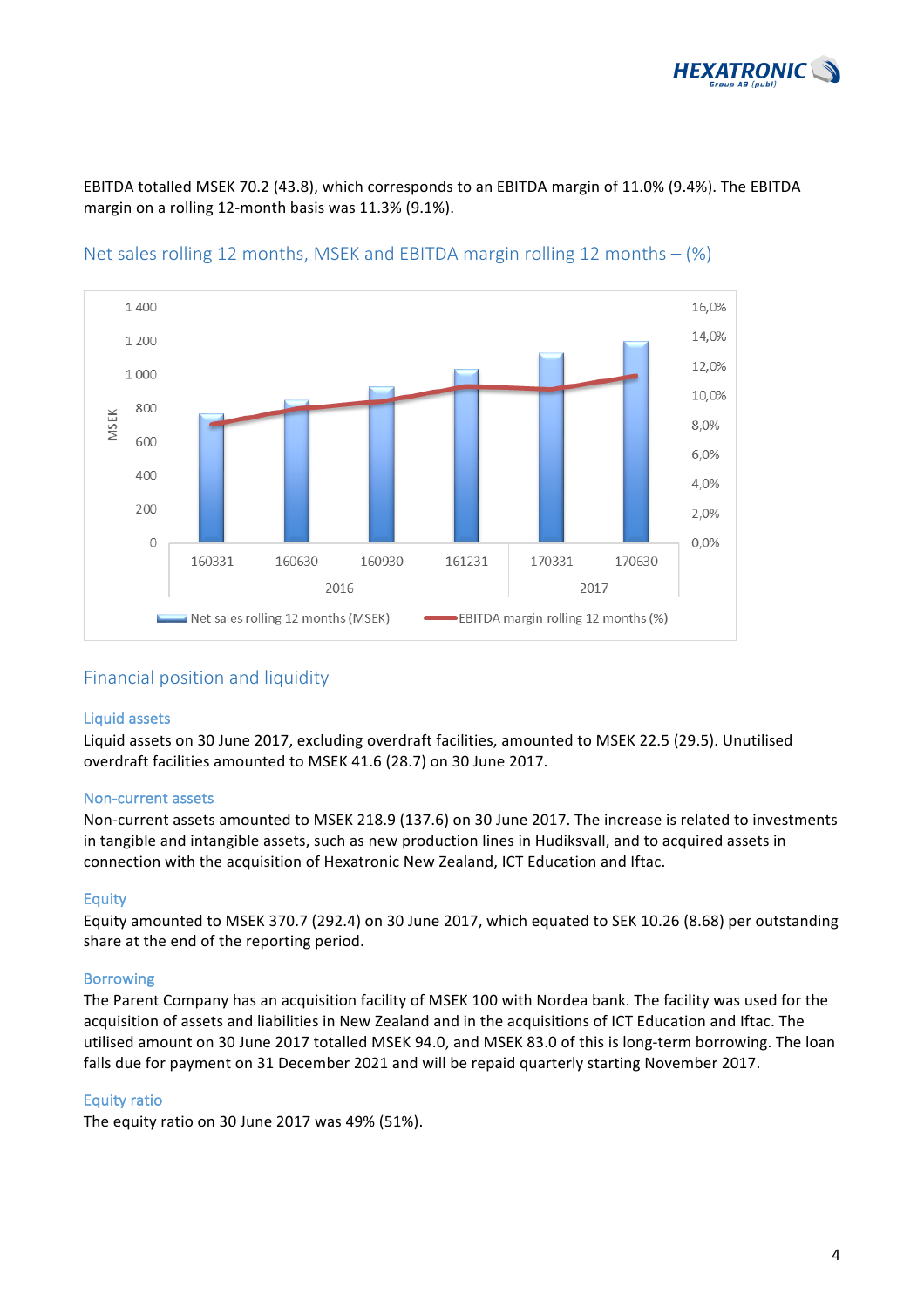

## Cash flow

## Cash flow from operating activities

Cash flow from operating activities during the quarter amounted to MSEK -5.6 (22.7), including a change in working capital of MSEK -45.8 (-0.8).

Cash flow from operating activities during the period January-June amounted to MSEK 23.0 (56.8), including a change in working capital of MSEK -39.7 (24.8). The negative change in working capital is primarily attributable to a large build-up of inventory ahead of the summer and autumn seasons with high installation activity. 

While capital employed has increased due to sales growth, the company has increased efficiency in its handling of core working capital, i.e. inventories, accounts receivable and accounts payable. Compared to the previous full year and period (January-June), core working capital as a proportion of net sales has fallen from 29% to 28%, and cash conversion days has decreased slightly.

#### Cash flow from investing activities

Cash flow from investing activities during the quarter amounted to MSEK -17.7 (-17.9), which is attributable to investment in tangible fixed assets.

Cash flow from investing activities during the six-month period January-June amounted to MSEK -29.5 (-55.7). The negative cash flow is attributable to the acquisition of Iftac and to investments in tangible and intangible assets.

## Cash flow from financing activities

Cash flow from financing activities during the quarter amounted to MSEK -3.6 (16.4).

Cash flow from financing activities during the period January-June amounted to MSEK -10.6 (24.9).

The negative cash flow is primarily attributable to lower utilisation of overdraft facilities and less new borrowing compared to the previous period and quarter.

## The Group's financial goals

## Profitability

An EBITDA margin (EBITDA as a percentage of net sales) of at least 10% on a rolling 12-month basis. The EBITDA margin on a rolling 12-month basis on 30 June 2017 was 11.3% (9.1%).

#### Growth

The Group shall grow more than its market organically. The Group strives for an average annual growth of at least 20%. The growth will be both organic and acquisition-driven. Growth on a rolling 12-month basis was 41%.

## Financial stability

The Group shall have an equity ratio of at least 30%. The equity ratio was 49% at the end of the reporting period.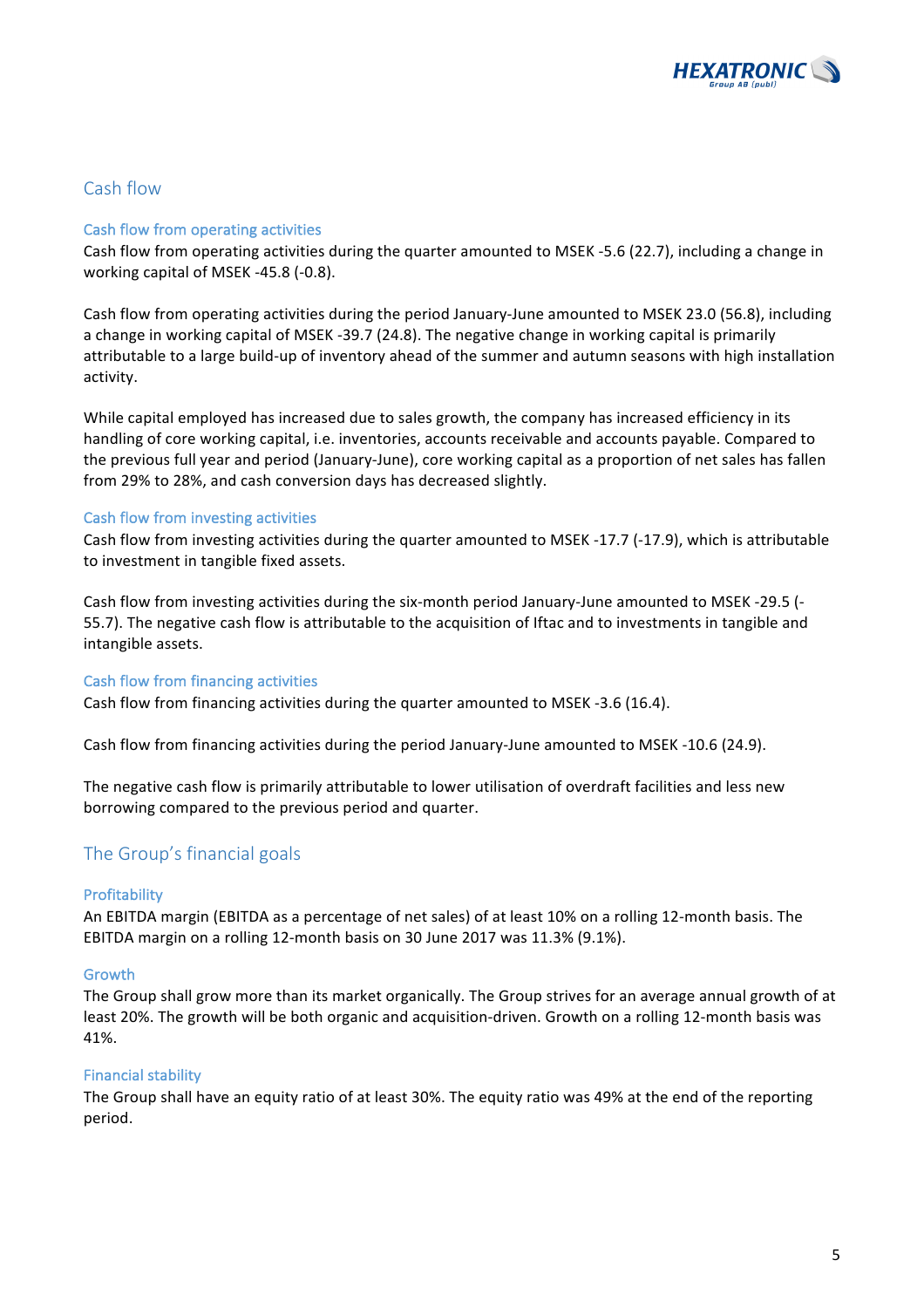

## Segments

Hexatronic Group AB (publ) is an engineering group specialising in fibre communication. The Group delivers products and solutions for optical fibre networks, and supplies a complete range of passive infrastructure for telecom companies, including related training. Hexatronic Group AB (publ) comprises the operating segment fibre optic communication solutions.

## Customers

The Group's customers are telecom operators, network owners, data centre companies, telecom companies, installers and system houses, and many of the Group's products are distributed via wholesalers. The Group mainly sells its products on the Nordic market but is also represented in the majority of Europe and in the rest of the world, directly or via business partners such as Ericsson, ABB, Huawei and others.

## Employees

There were 389 (285) employees in the Group on 30 June 2017. The increase in employees compared to the same time last year is primarily due to a larger workforce in production in Hudiksvall and Örebro, Sweden, and to the acquisition of Hexatronic New Zealand, ICT Education and Iftac.

## Parent Company

The Parent Company's main business consists of performing Group-wide services. Revenue for the period amounted to MSEK 15.6 (13.0) and the result for the period was MSEK -11.1 (-9.3).

The Parent Company's financial assets amounted to MSEK 229.9 (180.7) at the end of the period. The increase is related to the value of shares in subsidiaries of acquired and newly started companies compared to the same period last year.

## Transactions with related parties

The Group rents premises from Fastighets AB Balder, in which the Group's board member Erik Selin has a significant influence. The rental contract has been entered into under normal commercial conditions. The rent for the premises amounts to MSEK 4.0 annually.

## Significant risks and uncertainties

In its business, the Group is exposed to risks of both a financial and an operational nature, and the Group can influence these risks to a greater or lesser extent. There are ongoing processes within the Group to identify the risks that exist and assess how they should be managed.

The Group has a foreign exchange risk through translation exposure of receivables and liabilities in foreign currencies. The Group is also exposed to other risks such as market risk, growth risk, credit risk, liquidity risk, tax risk, cash flow risk, share risk. etc. A description of the Group's risks and risk management is provided in the Hexatronic Group Annual Report for 2015/16.

## Patent dispute

In spring 2015, Hexatronic was sued by Emtelle Ltd. regarding an alleged infringement of a Swedish patent regarding what is known as air blown fibre. Hexatronic contested the suit and issued a counter-suit claiming that the Emtelle patent should be declared invalid.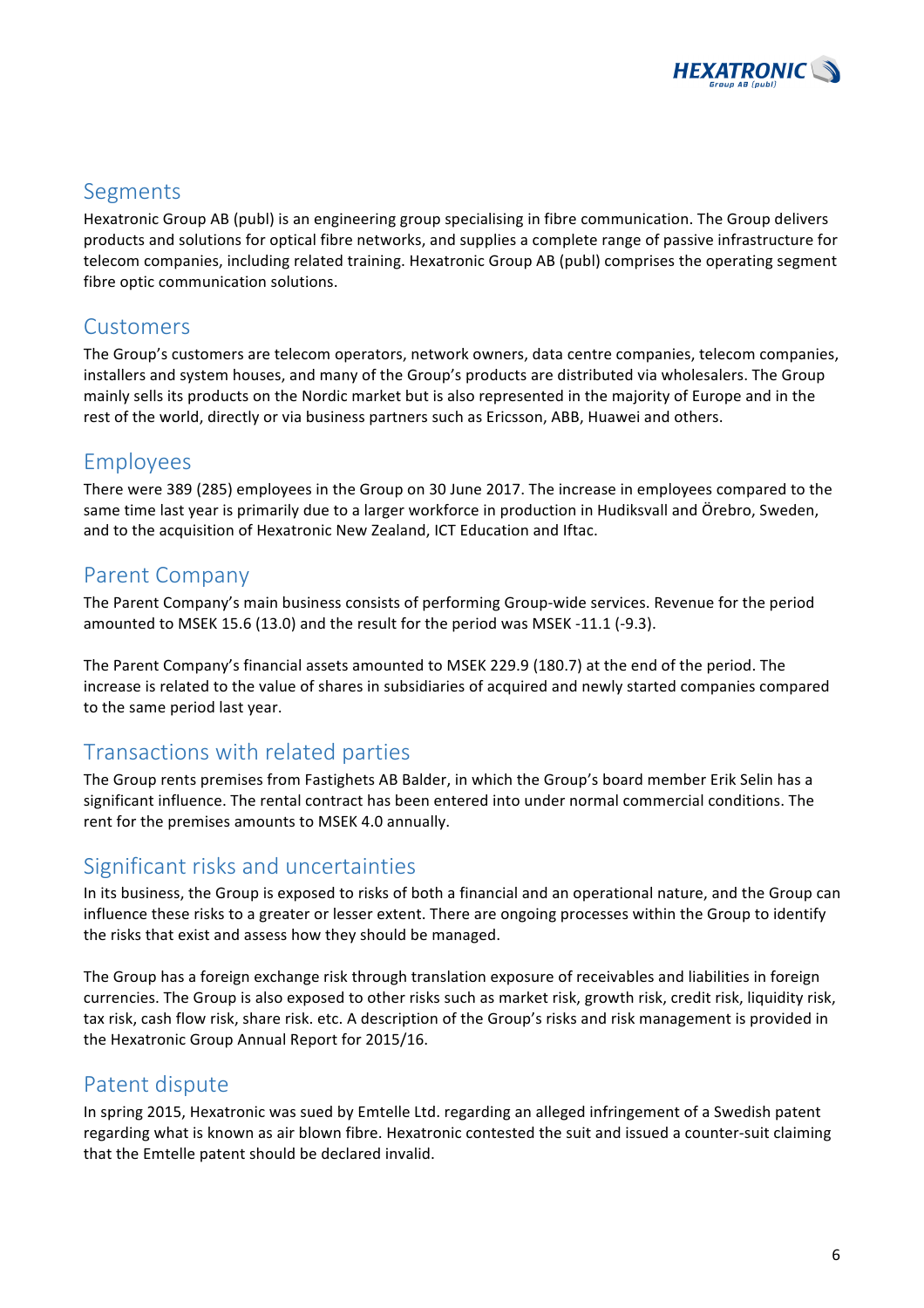

On two occasions during the ongoing process, the District Court in Stockholm has made interim decisions rejecting Emtelle's motion to ban continued sales until a final verdict has been reached. In its decisions, the District Court has deemed it unlikely that the patent will be upheld, and that there is therefore no probable cause for patent infringement. Negotiations in the Patent and Market Court are planned for September 2017. Like the company's legal advisors on patent matters, Hexatronic believes that there is a good foundation for a successful outcome in the matter.

In addition, in July 2016 Emtelle UK Ltd. filed a lawsuit in New Zealand against the Hexatronic subsidiary, Hexatronic New Zealand Ltd., for infringement on the corresponding New Zealand patent. Here, too, Hexatronic has contested the claim.

## The Group – Hexatronic Group AB (publ)



The Group offers a broad product range designed for fibre optic communication solutions for telecom companies, operators and network owners. It develops, designs, manufactures and sells its own products and system solutions in combination with products from leading partners around the world. The Group conducts its own business through established companies in Sweden, Norway, the UK, China, the USA and New Zealand.

The Group's growth strategy is to grow organically by continuously developing its product range and introducing more added value services such as servicing, aftermarket sales, support and training. The Group also has an explicit acquisition strategy in the industry segment fibre optic cables and communication solutions.

## The market

There is no avoiding the ongoing worldwide social transformation brought about by digitalisation – indeed, it is often described as the biggest social change ever, and one that is having more of an impact than when the world was electrified.

The EU and most countries today have set digitalisation goals that often contain targets like access to broadband of a certain capacity, the percentage of the population that should have access to broadband, and a time by which these goals should be achieved.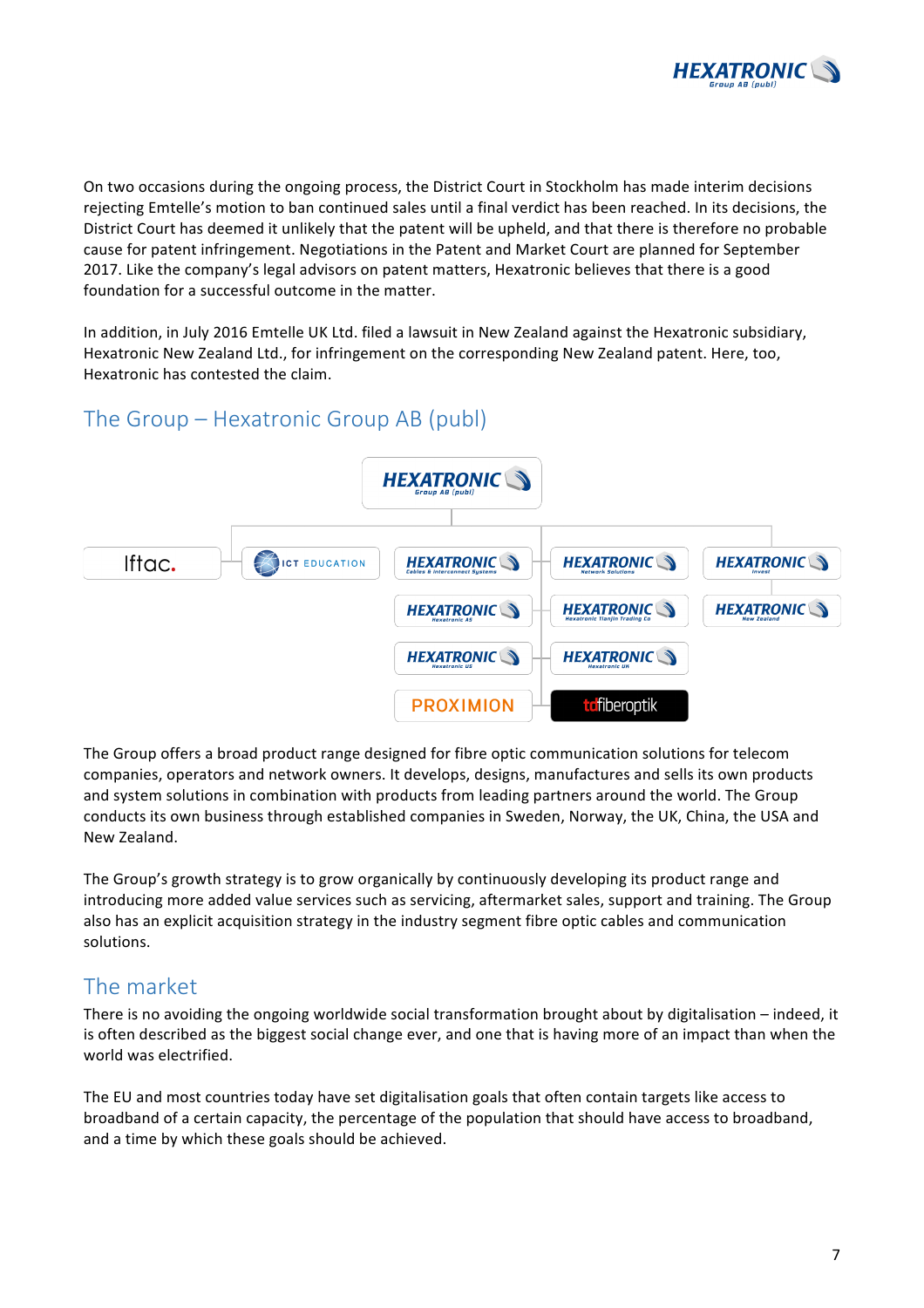

Access to communication solutions and broadband is a socially critical issue today and has a big impact on a country's competitiveness, making it a vital issue for many countries.

Sweden was early in communicating its goals for broadband, and in introducing stimulus packages to get construction of the systems started. Today, broadband (fibre networks) to homes and businesses is so important that nations that fall too far behind will lose crucial competitive power. Sweden is one of the countries that has come furthest, and there are many major nations that are lagging far behind and will therefore need to invest large sums in fibre optic infrastructure. One report from the FTTH Council with results from September 2016 shows that several large European nations are far behind when it comes to the construction of broadband networks. The report says that the UK, for instance, has a penetration of just 1%, and that countries like Poland, Germany, France, Turkey and Italy have a penetration of under 10%.

The backbone of broadband comprises communication networks built on fibre optic products and solutions. As more and more countries drive the expansion of broadband networks, the need increases for products and solutions that facilitate installation, and speed up the process and make it safer. Products that can be installed efficiently are a competitive tool for installation companies, and progress is constantly being made. One highly valued product is the Hexatronic Viper Micro Cable series, which offers our customers faster and more efficient installation.

Some of the new developments that will drive requirements related to more widespread broadband and the ability to handle larger data volumes are, e.g., Internet of Things (IoT), M2M, cloud services, big data, hosted services, the digital workplace, CCTV monitoring solutions, and increased use of mobile connectivity. The new technologies will enable many new uses and applications in areas like sensor technology, as well as security and surveillance. The introduction of 5G in mobile systems will place even greater requirements on the backbone networks and capacity in the connections with mobile antennas. All in all, this will mean investment in fibre infrastructure both indoors and outdoors in, e.g., transport networks, access networks, telecom sites and data centres, and the Hexatronic Group has system and product solutions in all these areas.

Broadband expansion and investment in fibre optic networks are under way around the world, and there are several indications that this will continue for many years to come. Because the expansion rate is high and major countries have a long way to go before achieving their digitalisation goals, there are opportunities for refined solutions and technologies that lead to safer, more efficient project execution overall.

## Future prospects

The Group will continue to work with large customers and major projects, where the Group's added value as a competent systems and product supplier constitutes a competitive edge. The Group's principal offering is systems and products for broadband communication, primarily for fibre optic networks.

The Group has an active acquisition strategy whereby attractive candidates  $-$  i.e., those that can complement Hexatronic either in terms of market or products – are continuously being evaluated. The Group does not prioritise acquisitions in which cost synergies need to be harnessed to achieve a good return on the acquisition investment.

The Group does not publish forecasts.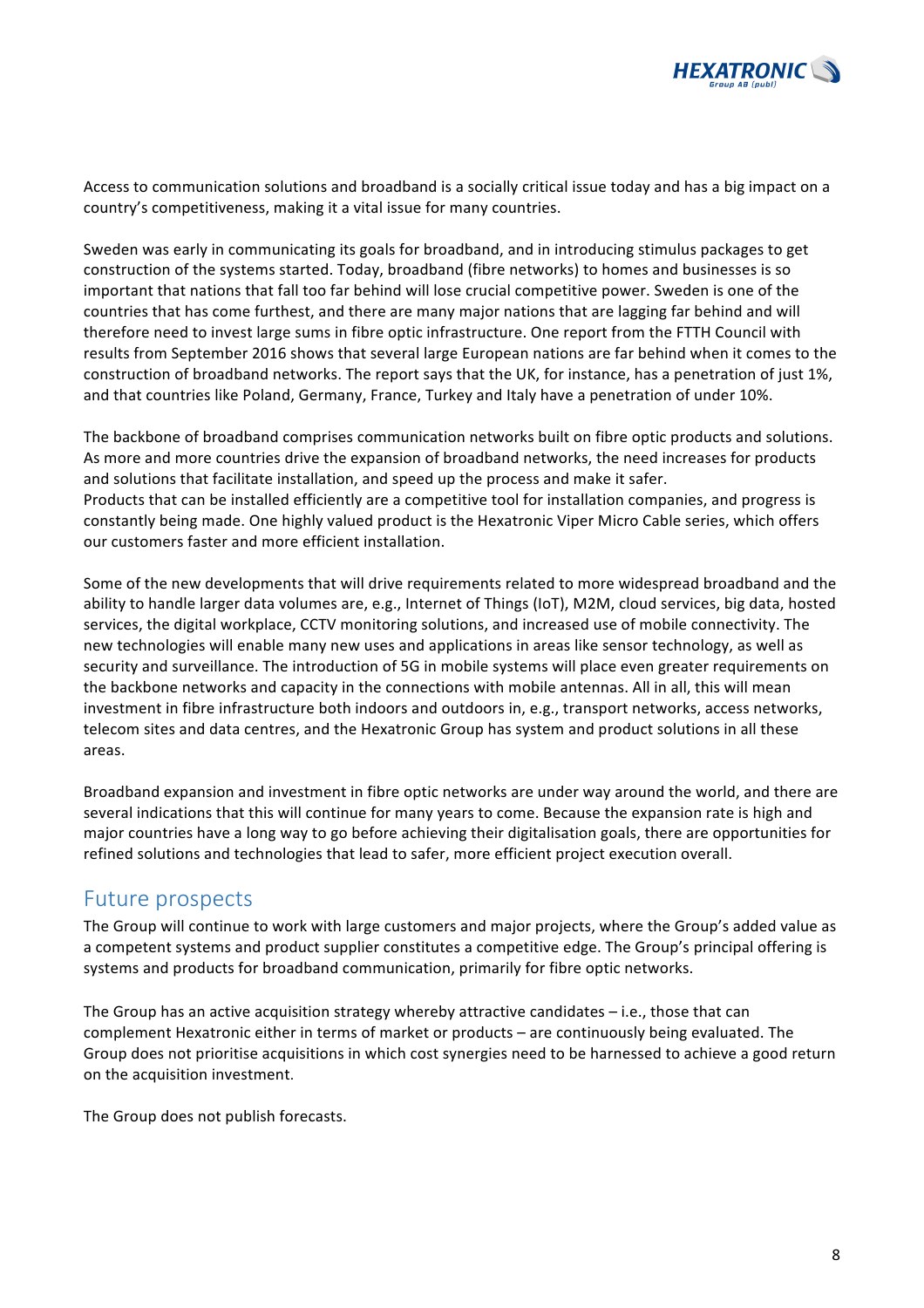

## The Hexatronic share

The company's share has been listed on the Nasdaq Stockholm Small Cap exchange since 18 December 2015, under the ticker HTRO. On the balance sheet date, the share capital in Hexatronic Group AB (publ) amounted to SEK 1,807,038.95, distributed among a total of 36,140,785 shares, before dilution from existing employee stock option programmes.

At the Annual General Meeting (AGM) on 15 December 2016, it was decided to authorise the Board of Directors to make decisions on a new share issue not exceeding 3,000,000 shares on one or more occasions before the next AGM. The issue may be executed with or without preferential rights for existing shareholders. The AGM decided to pay a dividend of SEK 0.30 per share, which was paid on 22 December 2016.

Employee stock option programmes active at the time of this report's publication are:

- In 2015/16 an employee stock option programme was approved with 1,000,000 options available to the company's personnel; 672,000 of these options were subscribed at an issue price of SEK 19.09, with a redemption window of 15 January  $-$  15 February 2019.
- In 2016/17 an employee stock option programme was approved with 700,000 options available to the company's personnel; 341,500 of these options were subscribed at an issue price of SEK 51.65, with a redemption window of 15 January  $-$  15 February 2020.



## Share price development in the past 12 months (SEK)

The company's market value at the end of the period was MSEK 1,988.

The number of shareholders at period end, 5,287, is based on data from Euroclear. The shareholder structure of Hexatronic Group AB (publ) on 30 June 2017 is shown in the table below.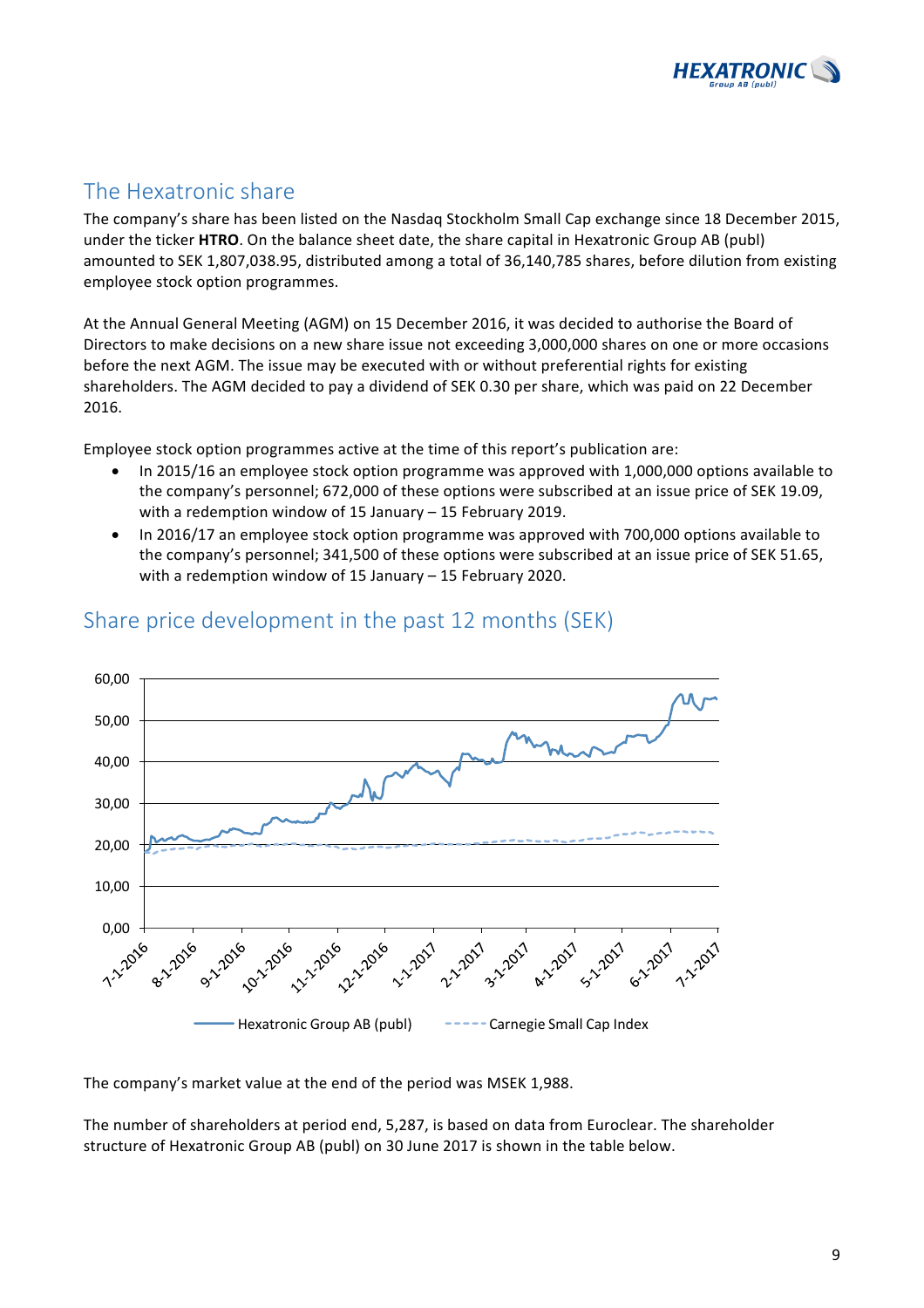

| Owner                                       | No. of shares | Capital & votes |
|---------------------------------------------|---------------|-----------------|
| Accendo Capital                             | 4,758,447     | 13.2%           |
| Jonas Nordlund, privately and via companies | 2,989,841     | 8.3%            |
| Göran Nordlund, privately and via companies | 2,358,045     | 6.5%            |
| Fondita Nordic Micro Cap                    | 1,800,000     | 5.0%            |
| Martin Åberg and Erik Selin via Chirp AB    | 1,785,872     | 4.9%            |
| Swedbank Robur Västfonden                   | 1,536,539     | 4.3%            |
| Placeringsfond Small Cap Fund, Nordic       | 1,345,967     | 3.7%            |
| Insurance company Avanza Pension            | 1,075,532     | 3.0%            |
| Henrik Larsson Lyon                         | 841,666       | 2.3%            |
| JPMEL-Stockholm Branch                      | 700,000       | 1.9%            |
| Other owners                                | 16,948,876    | 46.9%           |
| <b>Total outstanding shares</b>             | 36,140,785    | 100.0%          |

## Other information

## Publication

This information comprises disclosures that Hexatronic Group AB (publ) must publish according to the EU Market Abuse Regulation and the Swedish Securities Market Act. The information was submitted for publication, under responsibility of the contact person named below, on 24 August 2017 at 08:30 CET.

## Financial calendar

Interim Report July-September 2017: 15 November 2017 Year-End Report: 22 February 2018 Interim Report January-March 2018: 4 May 2018 Interim Report April-June 2018: 16 August 2018

#### Annual General Meeting

The AGM will be held on 19 April 2018.

Please direct any questions to:

- Henrik Larsson Lyon, President and CEO, + 46 (0)70-650 34 00
- Lennart Sparud, Chief Financial Officer, + 46 (0)70-558 66 04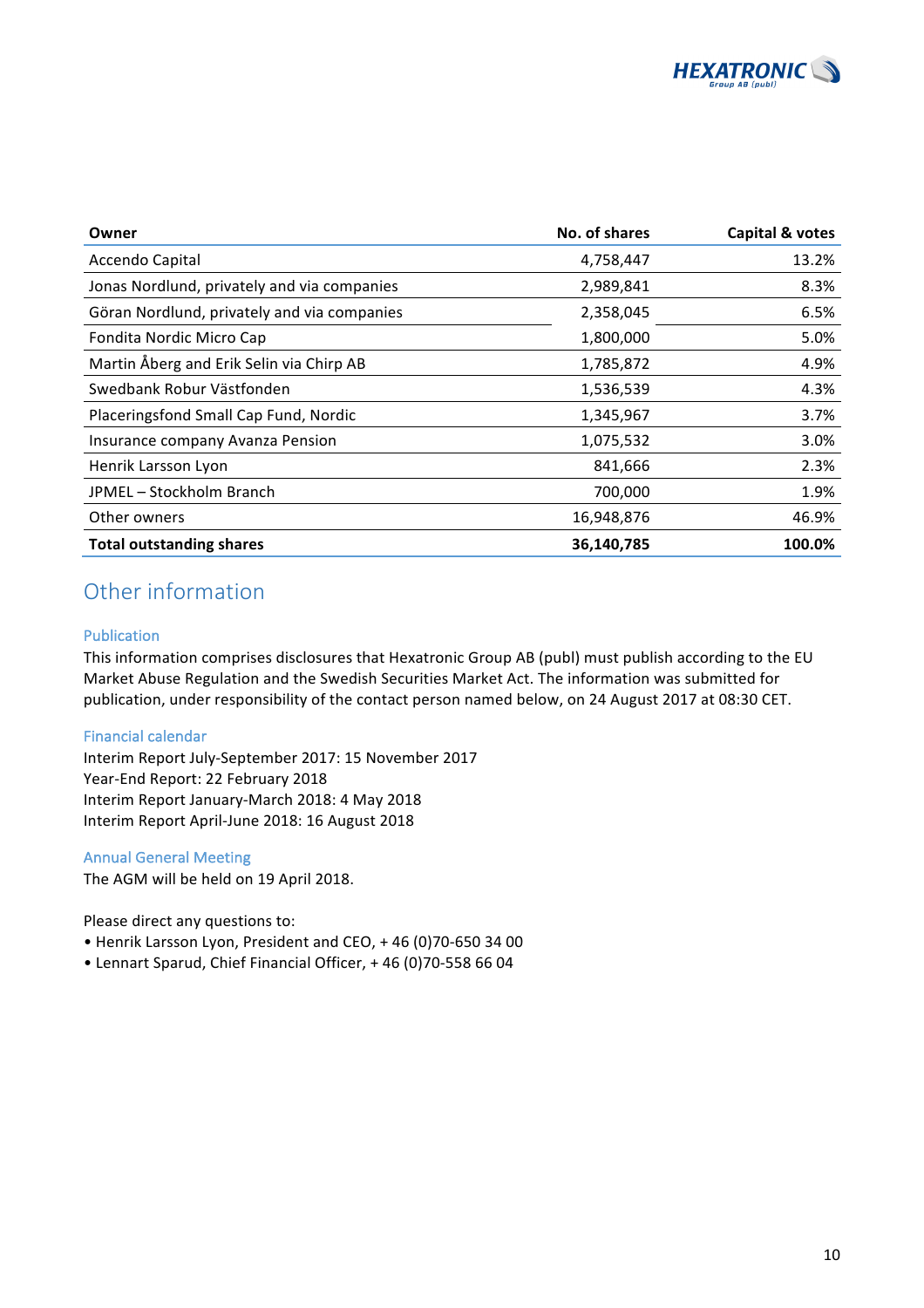The Board of Directors and President hereby confirm that this interim report provides a true and fair overview of the business, financial position and results of the Parent Company and the Group, and describes significant risks and uncertainty factors with which the Parent Company and the companies forming the Group are faced.

Gothenburg, 24 August 2017

Anders Persson **Existence** Contract Contract Contract Contract Contract Contract Contract Contract Contract Contract Contract Contract Contract Contract Contract Contract Contract Contract Contract Contract Contract Contra **Chairman** Board Member **Chairman** Board Member

Mark Shay **Mark Shay** Malin Frenning Malin Frenning Malin Frenning Malin Frenning Board member **Board member** Board member **Board member** 

This interim report has not been reviewed by the company's auditor.

*Hexatronic Group AB (publ) is a corporate Group developing, marketing and delivering products, components and* system solutions with the primary focus on the fibre optic market. Hexatronic offers a wide range of innovative system and product solutions for infrastructure primarily in passive fibre optics with global brands such as Ribbonet<sup>®</sup>,  $M$ icronet™, Drytech™, Lightmate<sup>®</sup>, FibreHub™, Matrix, DCIO™, Basic Broadband™ and Wistom<sup>®</sup>. Hexatronic is domiciled in Gothenburg, Sweden and has companies in Sweden, Norway, Finland, the UK, China, New Zealand and the USA. The Group is listed on the Nasdaq Stockholm exchange under the ticker HTRO. For further information, please go to *www.hexatronicgroup.com.*



Malin Persson **Malin Persson** Henrik Larsson Lyon Board member **President** and CEO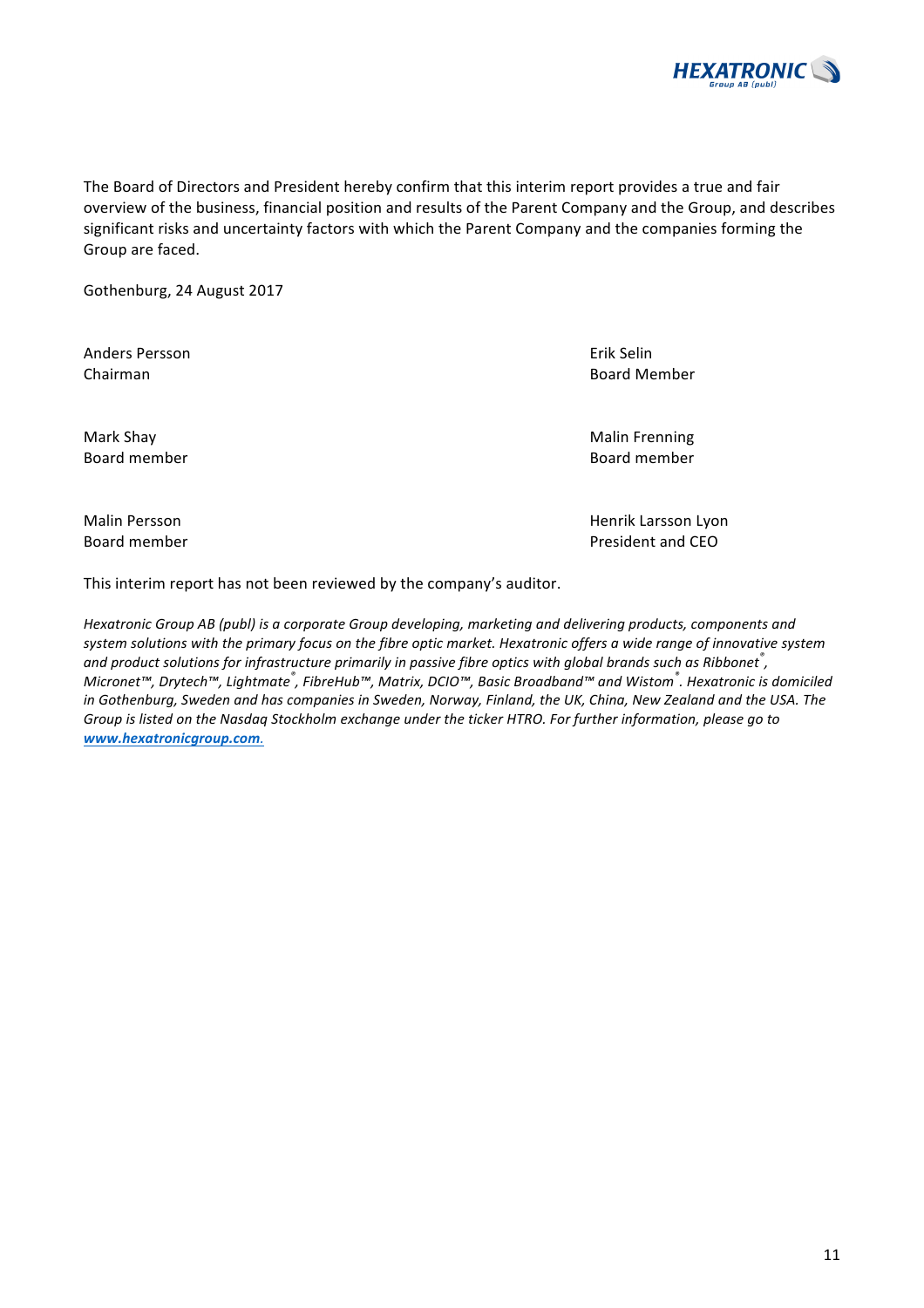

| Consolidated income statement (SEK thousand) |  |
|----------------------------------------------|--|
|----------------------------------------------|--|

| <b>Consolidated income statement (SEK thousand)</b>                        | Quarter    | Quarter    | Period      | Period     | <b>Period</b> | Period              | <b>Full year</b> |
|----------------------------------------------------------------------------|------------|------------|-------------|------------|---------------|---------------------|------------------|
|                                                                            | 170401     | 160401     | 170101      | 160101     | 160901        | 150901              | 160101           |
|                                                                            | 170630     | 160630     | 170630      | 160630     | 170630        | 160630              | 161231           |
| Revenue                                                                    |            |            |             |            |               |                     |                  |
| Net sales                                                                  | 346,181    | 274,946    | 637,486     | 468,047    | 1,055,857     | 744,972             | 1,032,342        |
| Other, operating income                                                    | 284        | 248        | 0           | 2,517      | 279           | 4,533               | 6,100            |
|                                                                            | 346,465    | 275,195    | 637,486     | 470,563    | 1,056,136     | 749,504             | 1,038,442        |
| Operating expenses                                                         |            |            |             |            |               |                     |                  |
| Raw materials and goods for resale                                         | $-190,216$ | $-158,659$ | $-354,083$  | $-268,739$ | $-587,394$    | $-427,571$          | $-581,762$       |
| Other external costs                                                       | $-40,266$  | $-34,044$  | $-82,850$   | $-61,830$  |               | $-139,656 -105,260$ | $-140,032$       |
| Personnel costs                                                            | $-66,794$  | -51,493    | $-129,282$  | $-96,203$  |               | $-210,177 -153,749$ | $-204,227$       |
| Other operating expenses                                                   | 0          | 0          | $-1,048$    | 0          | $-1,048$      | 0                   | $-2,597$         |
| Earnings before interest, taxes, depreciation and<br>amortisation (EBITDA) | 49,189     | 30,998     | 70,223      | 43,791     | 117,861       | 62,924              | 109,823          |
| Depreciation of tangible assets and amortisation of                        |            |            |             |            |               |                     |                  |
| intangible assets                                                          | $-7,038$   | $-4,371$   | $-14,066$   | $-9,063$   | $-22,445$     | $-14,812$           | $-21,041$        |
| <b>Operating result</b>                                                    | 42,150     | 26,627     | 56,156      | 34,729     | 95,416        | 48,112              | 88,782           |
| Result from financial items                                                |            |            |             |            |               |                     |                  |
| Financial income                                                           | 0          | 107        | $\mathbf 0$ | 0          | 71            | 158                 | 0                |
| Financial expenses                                                         | $-3,041$   | $-3,807$   | $-3,771$    | $-4,180$   | $-15,614$     | $-4,910$            | $-18,998$        |
|                                                                            |            |            |             |            |               |                     |                  |
| <b>Result after financial items</b>                                        | 39,110     | 22,927     | 52,385      | 30,548     | 79,873        | 43,360              | 69,784           |
| Income tax                                                                 | $-8,728$   | $-4,945$   | $-12,472$   | -6,667     | $-18,073$     | $-9,600$            | $-15,674$        |
| Net result for the period                                                  | 30,381     | 17,981     | 39,913      | 23,881     | 61,800        | 33,760              | 54,110           |
| <b>Attributable to:</b>                                                    |            |            |             |            |               |                     |                  |
| Parent Company shareholders                                                | 30,381     | 17,981     | 39,913      | 23,881     | 61,800        | 33,760              | 54,110           |
| <b>Earnings per share</b>                                                  |            |            |             |            |               |                     |                  |
| Earnings per share before dilution (SEK)                                   | 0.84       | 0.53       | 1.10        | 0.71       | 1.73          | 1.01                | 1.59             |
| Earnings per share after dilution (SEK)                                    | 0.80       | 0.51       | 1.06        | 0.67       | 1.64          | 0.96                | 1.50             |
|                                                                            |            |            |             |            |               |                     |                  |
| Consolidated statement of comprehensive income                             | Quarter    | Quarter    | Period      | Period     | Period        | Period              | <b>Full year</b> |
|                                                                            | 170401     | 160401     | 170101      | 160101     | 160901        | 150901              | 160101           |
|                                                                            | 170630     | 160630     | 170630      | 160630     | 170630        | 160630              | 161231           |
| Result for the period                                                      | 30,381     | 17,981     | 39,913      | 23,881     | 61,800        | 33,760              | 54,110           |
| Items which can later be recovered in the income statement                 |            |            |             |            |               |                     |                  |
| <b>Translation differences</b>                                             | $-389$     | 227        | $-772$      | 105        | 443           | -316                | 1,157            |
| Other comprehensive income for the period                                  | $-389$     | 227        | $-772$      | 105        | 443           | -316                | 1,157            |
| Comprehensive income for the period                                        | 29,992     | 18,208     | 39,141      | 23,986     | 62,243        | 33,444              | 55,267           |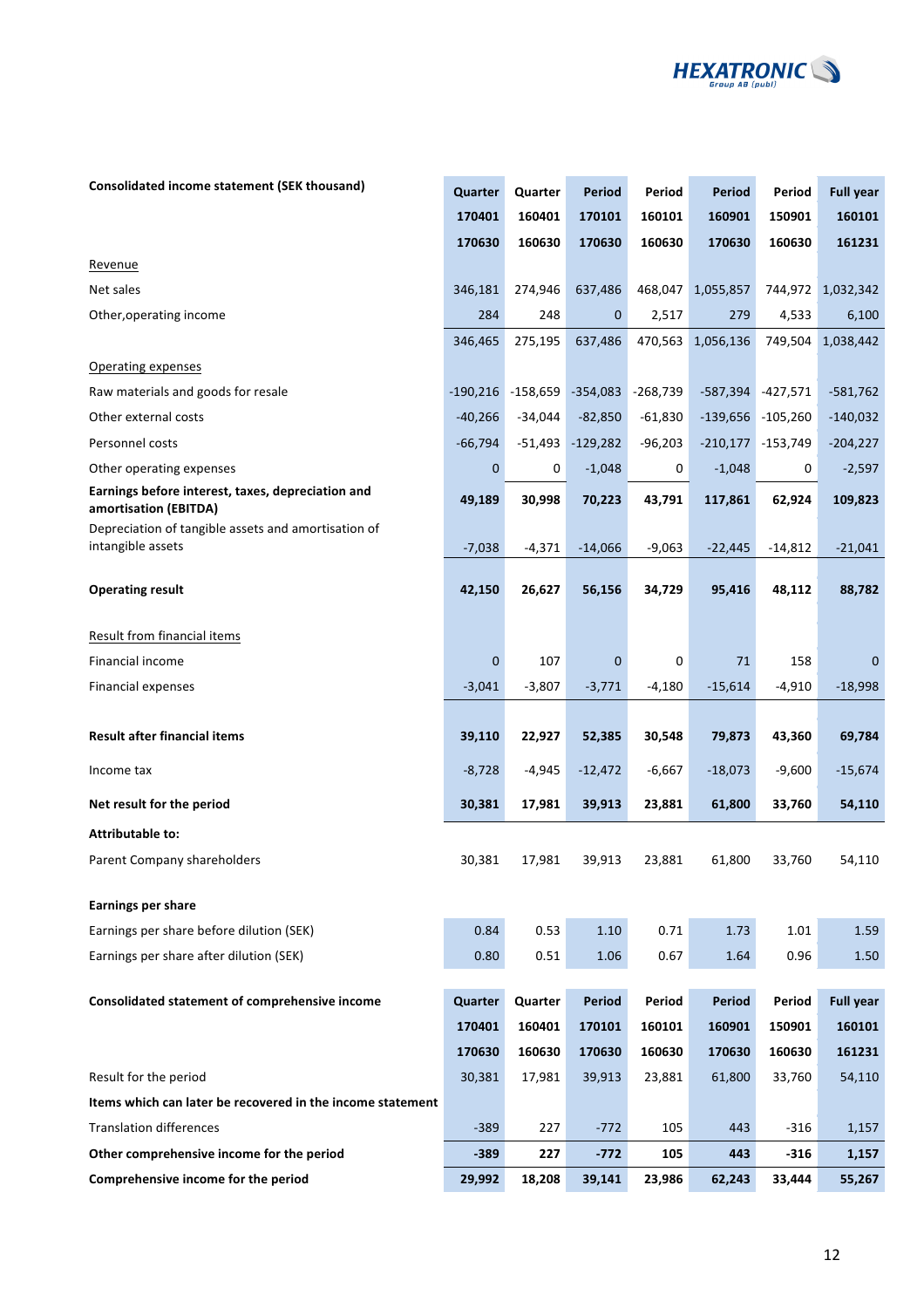

| <b>Attributable to:</b>                          |            |         |        |            |         |        |            |        |
|--------------------------------------------------|------------|---------|--------|------------|---------|--------|------------|--------|
| Parent Company shareholders                      |            | 29,992  | 18,208 | 39,141     | 23,986  | 62,243 | 33,444     | 55,267 |
| <b>Consolidated balance sheet (SEK thousand)</b> |            |         |        |            |         |        |            |        |
|                                                  | 2017-06-30 |         |        | 2016-06-30 |         |        | 2016-12-31 |        |
| <b>Assets</b>                                    |            |         |        |            |         |        |            |        |
|                                                  |            |         |        |            |         |        |            |        |
| Non-current assets                               |            |         |        |            |         |        |            |        |
| Intangible assets                                |            | 123,461 |        |            | 92,057  |        | 113,291    |        |
| Tangible assets                                  |            | 95,106  |        |            | 45,228  |        | 80,156     |        |
| Financial assets                                 |            | 288     |        |            | 289     |        |            | 289    |
| <b>Total non-current assets</b>                  |            | 218,855 |        |            | 137,575 |        | 193,736    |        |
|                                                  |            |         |        |            |         |        |            |        |
| <b>Current assets</b>                            |            |         |        |            |         |        |            |        |
| Inventories                                      |            | 227,226 |        |            | 165,180 |        | 206,994    |        |
|                                                  |            |         |        |            |         |        |            |        |
| Current receivables                              |            |         |        |            |         |        |            |        |
| Accounts receivable                              |            | 261,870 |        |            | 218,402 |        | 196,082    |        |
| Other receivables                                |            | 2,788   |        |            | 16,213  |        | 10,664     |        |
| Prepaid expenses and accrued income              |            | 16,169  |        |            | 8,833   |        | 10,227     |        |
| <b>Total current receivables</b>                 |            | 280,827 |        |            | 243,447 |        | 216,974    |        |
|                                                  |            |         |        |            |         |        |            |        |
| Liquid assets                                    |            | 22,465  |        |            | 29,511  |        | 39,588     |        |
|                                                  |            |         |        |            |         |        |            |        |
| <b>Total current assets</b>                      |            | 530,518 |        |            | 438,139 |        | 463,556    |        |
| <b>Total assets</b>                              |            | 749,373 |        |            | 575,714 |        | 657,292    |        |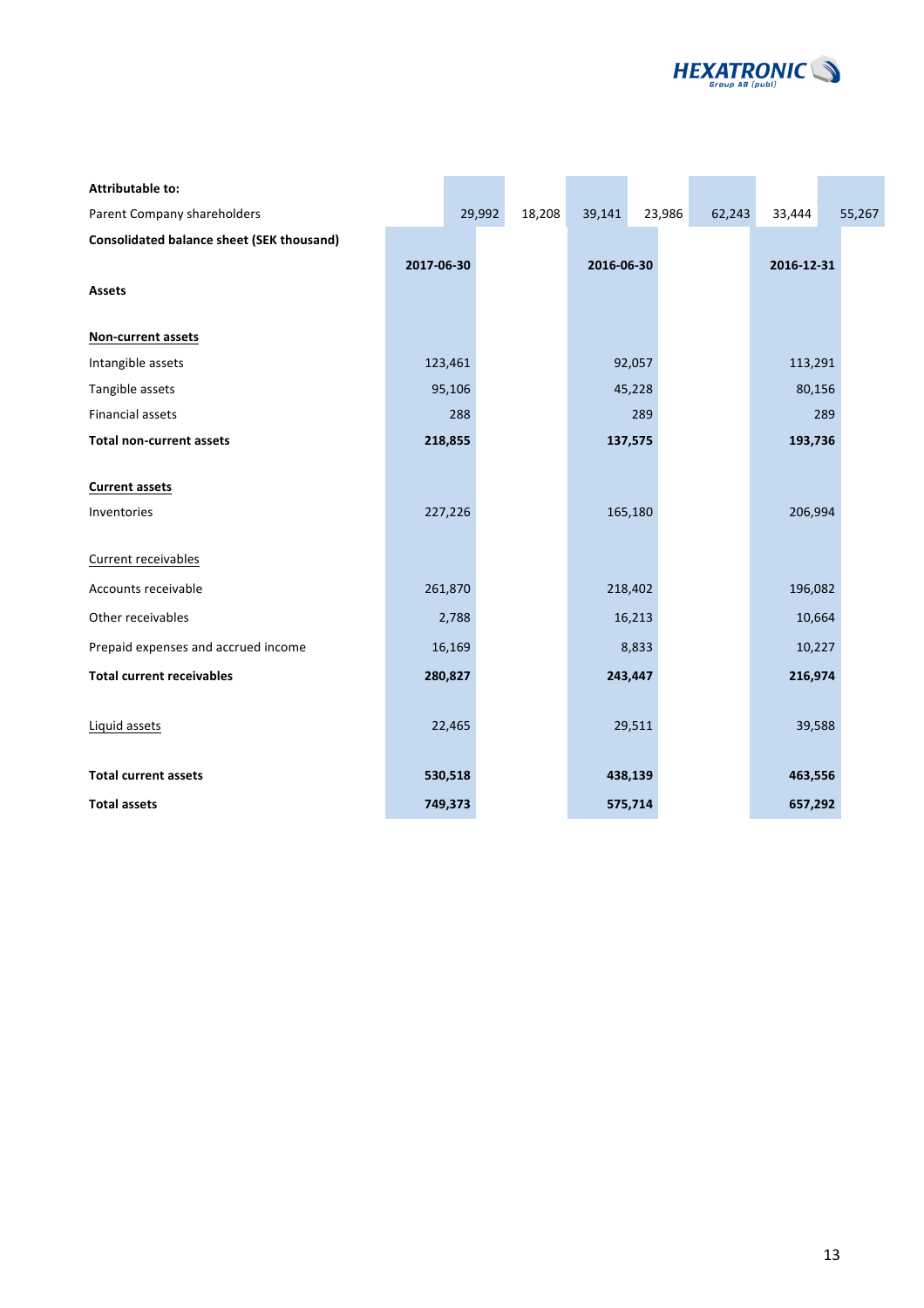

| <b>Consolidated balance sheet (SEK thousand)</b>                      |            |             |            |
|-----------------------------------------------------------------------|------------|-------------|------------|
|                                                                       | 2017-06-30 | 2016-06-30  | 2016-12-31 |
| <b>Equity</b>                                                         |            |             |            |
| Equity attributable to Parent Company shareholders                    |            |             |            |
| Share capital                                                         | 1,807      | 1,684       | 1,807      |
| Other contributed capital                                             | 184,253    | 165,711     | 182,924    |
| Reserves                                                              | $-929$     | $-825$      | $-158$     |
| Result brought forward, including comprehensive income for the period | 185,570    | 125,825     | 145,774    |
| <b>Equity</b>                                                         | 370,702    | 292,395     | 330,347    |
| Non-current liabilities                                               |            |             |            |
| Liabilities to credit institutions                                    | 82,977     | 50,141      | 88,509     |
| Deferred tax                                                          | 32,061     | 26,758      | 31,627     |
| <b>Total non-current liabilities</b>                                  | 115,038    | 76,899      | 120,136    |
| <b>Current liabilities</b>                                            |            |             |            |
| Liabilities to credit institutions                                    | 11,064     | $\mathbf 0$ | 5,532      |
| Overdraft facilities                                                  | 8,403      | 22,276      | 20,277     |
| Accounts payable                                                      | 131,599    | 116,785     | 104,327    |
| Provisions                                                            | 5,000      | 7,075       | 5,000      |
| <b>Current tax liabilities</b>                                        | 16,708     | 214         | 3,948      |
| <b>Other liabilities</b>                                              | 41,169     | 23,355      | 21,861     |
| Accrued expenses and deferred income                                  | 49,691     | 36,716      | 45,864     |
| <b>Total current liabilities</b>                                      | 263,634    | 206,420     | 206,808    |
| Total equity, provisions and liabilities                              | 749,373    | 575,714     | 657,292    |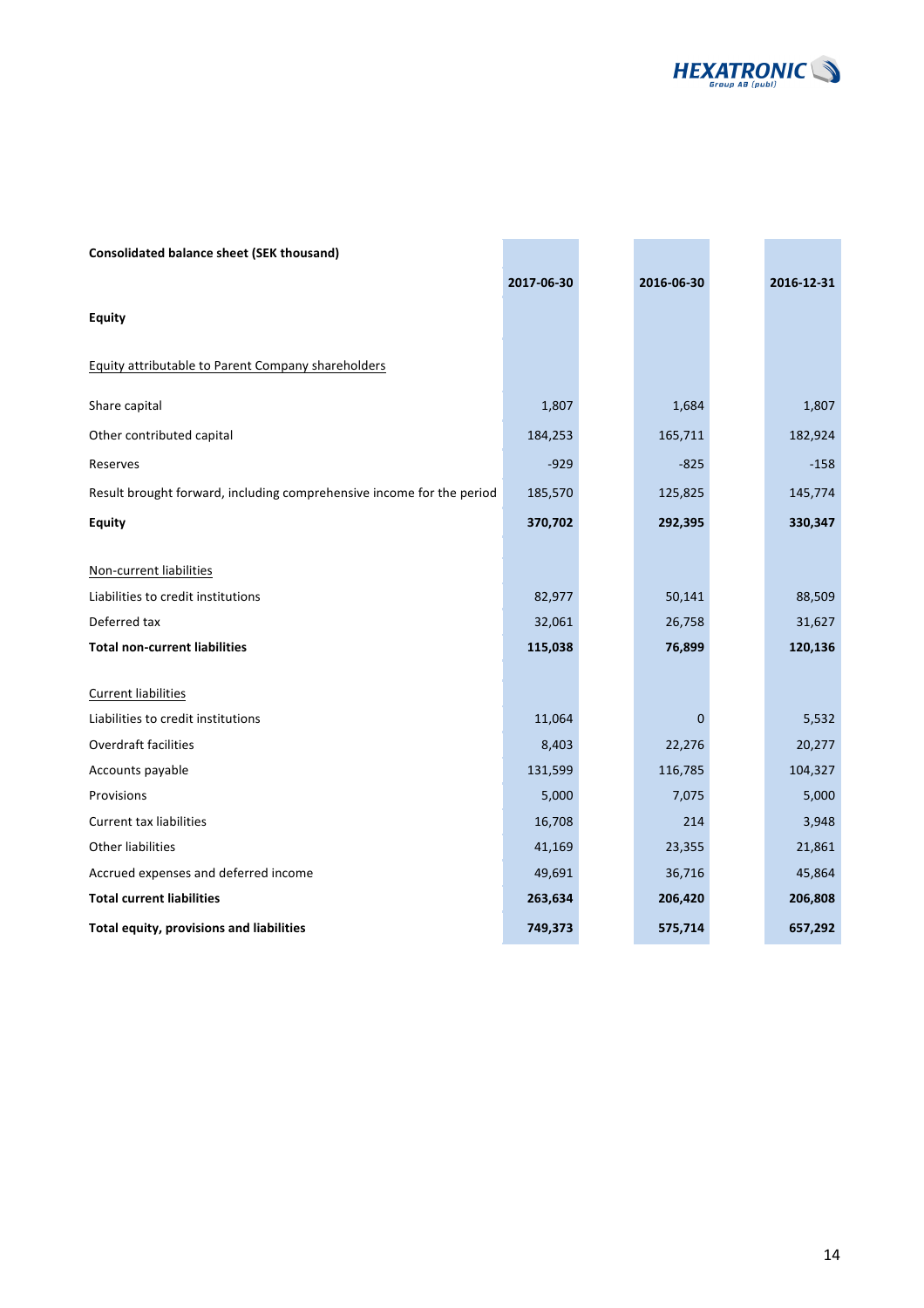

| Consolidated statement of changes in equity (SEK<br>thousand)        | <b>Share capital</b> | Other capital<br>contributions | <b>Reserves</b> | Result<br>brought<br>forward,<br>including<br>result for the<br>period | <b>Total equity</b> |
|----------------------------------------------------------------------|----------------------|--------------------------------|-----------------|------------------------------------------------------------------------|---------------------|
| Balance brought forward as of 1 January 2016                         | 1,663                | 158,663                        | $-753$          | 102,055                                                                | 261,629             |
| Result for the period                                                |                      |                                |                 | 54,110                                                                 | 54,110              |
| Other comprehensive income                                           |                      |                                | 595             |                                                                        | 595                 |
| <b>Total comprehensive income</b>                                    | $\bf{0}$             | $\mathbf 0$                    | 595             | 54,110                                                                 | 54,705              |
| New share issue relating to business acquisitions<br>New share issue | 33<br>111            | 13,185<br>11,076               |                 |                                                                        | 13,218<br>11,187    |
| Dividends paid                                                       |                      |                                |                 | $-10,392$                                                              | $-10,392$           |
| Total transactions with shareholders, reported<br>directly in equity | 144                  | 24,261                         | $\bf{0}$        | $-10,392$                                                              | 14,013              |
| <b>Balance carried forward as of 31 December 2016</b>                | 1,807                | 182,924                        | $-158$          | 145,774                                                                | 330,347             |
| Balance brought forward as of 1 January 2017                         | 1,807                | 182,924                        | $-158$          | 145,774                                                                | 330,347             |
| Result for the period                                                |                      |                                |                 | 39,913                                                                 | 39,913              |
| Other comprehensive income                                           |                      |                                | $-772$          | $-116$                                                                 | $-888$              |
| <b>Total comprehensive income</b>                                    | $\mathbf{0}$         | 0                              | $-772$          | 39,797                                                                 | 39,025              |
| New share issues                                                     |                      | 1,329                          |                 |                                                                        | 1,329               |
| Total transactions with shareholders, reported<br>directly in equity | $\bf{0}$             | 1,329                          | $\bf{0}$        | 0                                                                      | 1,329               |
|                                                                      |                      |                                |                 |                                                                        |                     |
| Balance carried forward as of 30 June 2017                           | 1,807                | 184,253                        | $-929$          | 185,570                                                                | 370,702             |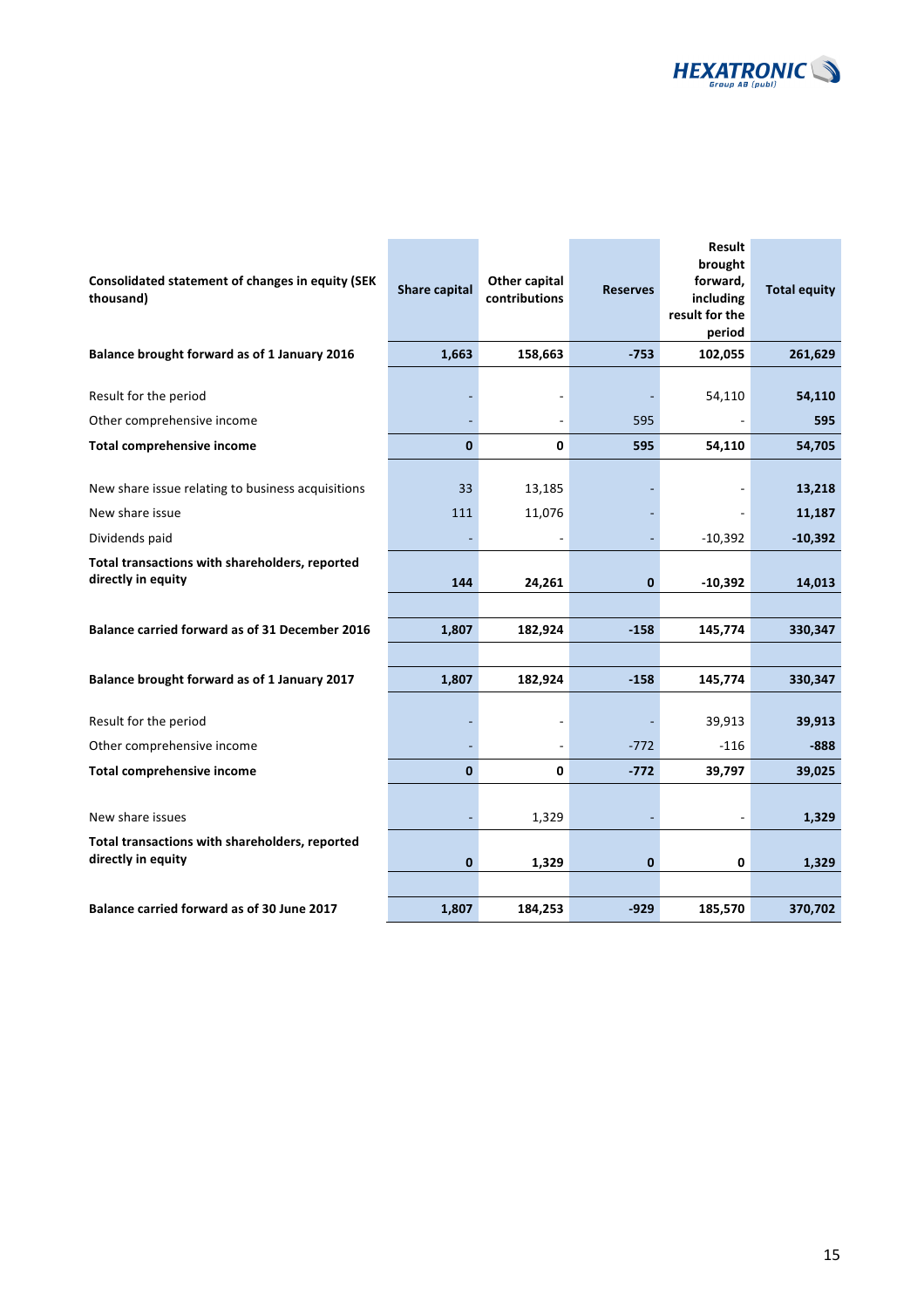

# **Consolidated statement of cash flows (SEK**<br>thousand)

| thousand)                                                                | Quarter<br>170401 | Quarter<br>160401 | Period<br>170101 | Period<br>160101 | <b>Period</b><br>160901 | Period<br>150901 | <b>Full year</b><br>160101 |
|--------------------------------------------------------------------------|-------------------|-------------------|------------------|------------------|-------------------------|------------------|----------------------------|
|                                                                          | 170630            | 160630            | 170630           | 160630           | 170630                  | 160630           | 161231                     |
| Operating result                                                         | 42,150            | 26,627            | 56,156           | 34,729           | 95,416                  | 48,112           | 88,782                     |
| Items not affecting cash flow                                            | 4,197             | 4,377             | 8,950            | 9,015            | 8,627                   | 14,083           | $-413$                     |
| Interest received                                                        | 0                 | 106               | 5                | 140              | 71                      | 158              | $\Omega$                   |
| Interest paid                                                            | $-534$            | $-3,807$          | $-1,051$         | $-4,320$         | $-1,608$                | $-4,910$         | $-1,279$                   |
| Income tax paid                                                          | $-5,593$          | $-3,750$          | $-1,345$         | $-7,500$         | $-9,659$                | $-20,959$        | $-13,375$                  |
| Cash flow from operating activities before<br>changes in working capital | 40,220            | 23,553            | 62,715           | 32,063           | 92,846                  | 36,484           | 73,716                     |
| Increase (-)/decrease (+) in inventories                                 | 5,784             | 5,187             | $-20,232$        | $-5,328$         | $-29,111$               | 442              | $-24,124$                  |
| Increase (-)/decrease (+) in accounts receivable                         | $-48,709$         | $-42,562$         | $-65,534$        | $-56,665$        | $-92,859$               | $-76,544$        | $-33,208$                  |
| Increase $(-)/$ decrease $(+)$ in operating receivables                  | 5,324             | 4,146             | 4,448            | 403              | $-1,924$                | $-6,188$         | $-7,392$                   |
| Increase (+)/decrease (-) in accounts payable                            | $-13,225$         | 21,555            | 26,325           | 36,182           | 27,630                  | 41,747           | 23,158                     |
| Increase (+)/decrease (-) in operating liabilities                       | 5,001             | 10,838            | 15,248           | 50,180           | $-4,258$                | 11,735           | 2,349                      |
| Cash flow from changes in working capital                                | $-45,825$         | -836              | $-39,745$        | 24,772           | $-100,522$              | -28,808          | $-39,218$                  |
|                                                                          |                   |                   |                  |                  |                         |                  |                            |
| Cash flow from operating activities                                      | $-5,605$          | 22,717            | 22,971           | 56,835           | $-7,676$                | 7,675            | 34,498                     |
| <b>Investing activities</b>                                              |                   |                   |                  |                  |                         |                  |                            |
| Acquisition of tangible and intangible assets                            | $-17,758$         | $-16,295$         | $-24,498$        | $-19,057$        | $-29,084$               | $-23,157$        | $-29,018$                  |
| Acquisition of subsidiaries after deduction of<br>acquired liquid assets | 12                | $-1,652$          | $-4,960$         | $-36,651$        | $-45,882$               | $-36,649$        | $-50,114$                  |
| Cash flow from investing activities                                      | $-17,746$         | $-17,947$         | $-29,458$        | $-55,708$        | $-74,966$               | $-59,806$        | $-79,132$                  |
| <b>Financing activities</b>                                              |                   |                   |                  |                  |                         |                  |                            |
| <b>Borrowings</b>                                                        | $\mathbf 0$       | 20,140            | $\mathbf 0$      | 20,140           | 43,900                  | 20,140           | 77,373                     |
| Amortisation of loans                                                    | 0                 | 0                 | $\mathbf 0$      | $-3,333$         | 0                       | $-9,999$         | $-3,333$                   |
| Changes in overdraft facilities                                          | $-3,551$          | $-3,893$          | $-11,874$        | 7,886            | 8,403                   | 22,276           | 5,886                      |
| New share issues for the period                                          | 0                 | 189               | 1,239            | 189              | 12,145                  | 3,278            | 11,187                     |
| Dividends paid                                                           | $\pmb{0}$         | 0                 | $\mathbf 0$      | $\pmb{0}$        | $-10,392$               | 0                | $-10,392$                  |
| Cash flow from financing activities                                      | $-3,551$          | 16,436            | $-10,635$        | 24,882           | 54,056                  | 35,695           | 80,721                     |
| Cash flow for the period                                                 | $-26,902$         | 21,206            | $-17,123$        | 26,009           | $-28,586$               | $-16,436$        | 36,087                     |
| Liquid assets at the start of the period                                 | 49,367            | 8,305             | 39,588           | 3,502            | 51,051                  | 45,947           | 3,502                      |
| Liquid assets at the end of the period                                   | 22,465            | 29,511            | 22,465           | 29,511           | 22,465                  | 29,511           | 39,588                     |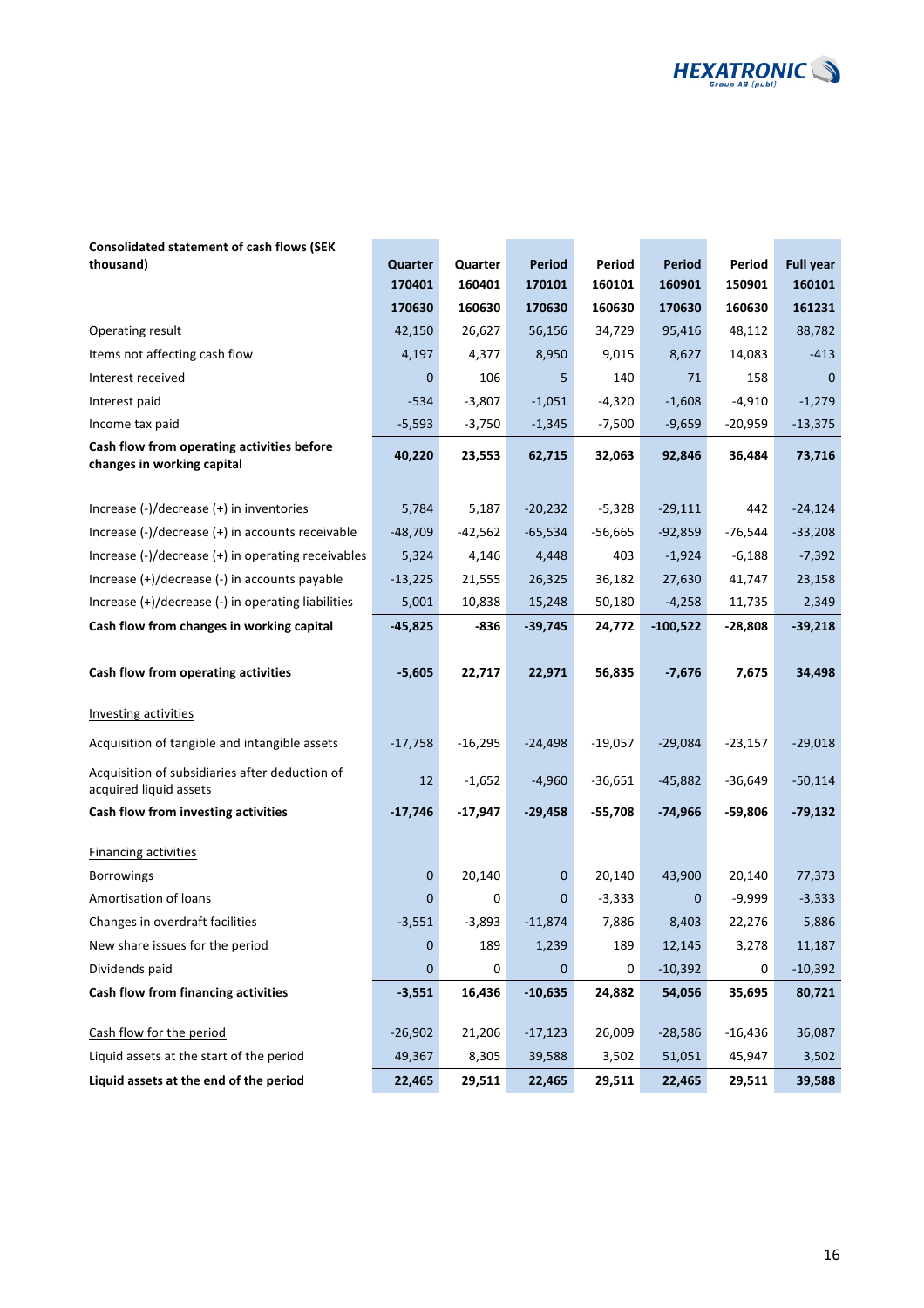

| <b>Key metrics for the Group</b>                  | Quarter    | Quarter    | <b>Period</b> | Period                | <b>Period</b>         | Period     | <b>Full year</b> |
|---------------------------------------------------|------------|------------|---------------|-----------------------|-----------------------|------------|------------------|
|                                                   | 170401     | 160401     | 170101        | 160101                | 160901                | 150901     | 160101           |
|                                                   | 170630     | 160630     | 170630        | 160630                | 170630                | 160630     | 161231           |
|                                                   |            |            |               |                       |                       |            |                  |
| Growth in net sales                               | 26%        | 42%        | 36%           | 38%                   | 42%                   | 43%        | 43%              |
| <b>EBITDA</b> margin                              | 14.2%      | 11.3%      | 11.0%         | 9.4%                  | 11.2%                 | 8.4%       | 10.6%            |
| EBITDA margin, 12 months rolling                  | 11.3%      | 9.1%       | 11.3%         | 9.1%                  | 11.3%                 | 9.1%       | 10.6%            |
| Operating margin                                  | 12.2%      | 9.7%       | 8.8%          | 7.4%                  | 9.0%                  | 6.5%       | 8.6%             |
| Equity ratio                                      | 49.5%      | 50.8%      | 49.5%         | 50.8%                 | 49.5%                 | 50.8%      | 51.9%            |
| Earnings per share before dilution<br>(SEK)       | 0.84       | 0.53       | 1.10          | 0.71                  | 1.73                  | 1.01       | 1.59             |
| Earnings per share after dilution (SEK)           | 0.80       | 0.51       | 1.06          | 0.67                  | 1.64                  | 0.96       | 1.50             |
| Net sales per employee (SEK thousand)             | 913        | 996        | 1,723         | 1,746                 | 2,941                 | 2,887      | 3,520            |
| Result per employee (SEK thousand)                | 80         | 65         | 108           | 89                    | 172                   | 131        | 185              |
| Quick ratio                                       | 1.2        | 1.4        | 1.2           | 1.4                   | 1.2                   | 1.4        | 1.3              |
| Average number of employees                       | 379        | 276        | 370           | 268                   | 359                   | 258        | 293              |
| Number of shares at period end before<br>dilution | 36.140.785 | 33,677,240 | 36,140,785    | 33,677,240            | 36,140,785            | 33,677,240 | 36,140,785       |
| Average number of shares before<br>dilution       | 36,140,785 | 33,677,240 | 36,140,785    |                       | 33,677,240 35,647,959 | 33,329,422 | 34,087,733       |
| Average number of shares after<br>dilution        | 37,779,218 | 35,444,419 |               | 37,779,218 35,444,419 | 37,667,505            | 35,238,839 | 36,103,801       |

For the definition of key metrics, see the Annual Report for 2015/16.

The key metrics presented are deemed essential to describing the Group's development as they both constitute the Group's financial objectives (growth in net sales, EBITDA margin, equity ratio) and are the key metrics by which the Group is governed. Several key metrics are considered relevant to investors, such as earnings per share and the number of shares. Other key metrics are presented in order to provide different perspectives on how the Group is developing and are therefore deemed to be of benefit to the reader.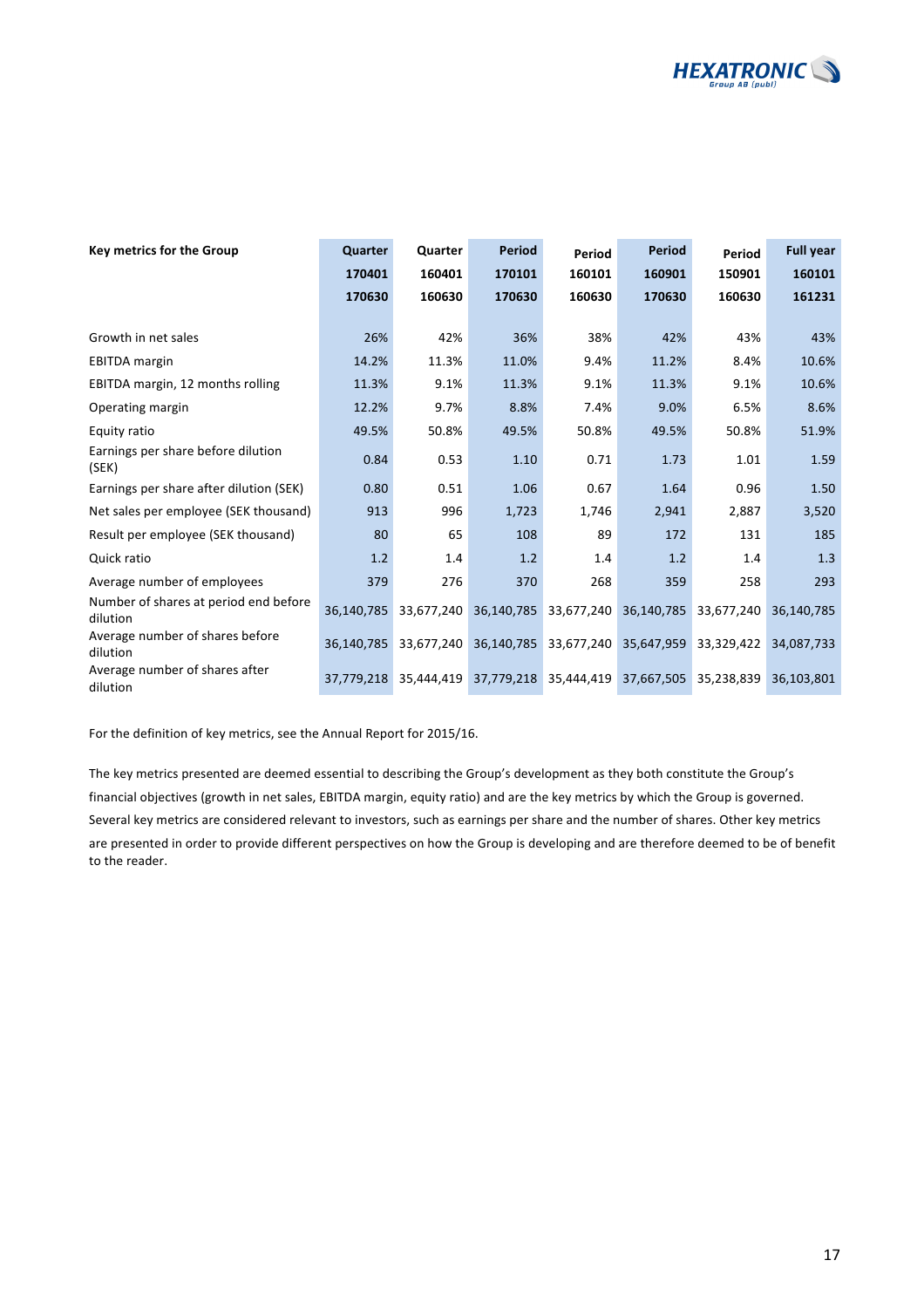

| Parent Company income statement (SEK thousand)                             | <b>Period</b> | <b>Period</b> |
|----------------------------------------------------------------------------|---------------|---------------|
|                                                                            | 160901        | 150901        |
|                                                                            | 170630        | 160630        |
| Revenue                                                                    |               |               |
| Net sales                                                                  | 15,596        | 12,997        |
|                                                                            | 15,596        | 12,997        |
|                                                                            |               |               |
| <b>Operating expenses</b>                                                  |               |               |
| Other external costs                                                       | $-10,336$     | $-11,445$     |
| Personnel costs                                                            | $-15,291$     | $-10,007$     |
| Other operating expenses                                                   | $\mathbf 0$   | $\mathbf 0$   |
| Earnings before interest, taxes, depreciation and<br>amortisation (EBITDA) | $-10,031$     | $-8,456$      |
| Depreciation of tangible assets                                            | $-187$        | $-69$         |
| <b>Operating result</b>                                                    | $-10,218$     | $-8,524$      |
| <b>Result from financial items</b>                                         |               |               |
| Interest income                                                            | 1,214         | 501           |
| Interest expenses                                                          | $-2,106$      | $-1,320$      |
|                                                                            |               |               |
| <b>Result after financial items</b>                                        | $-11,110$     | $-9,343$      |
| Appropriations                                                             | $\mathbf 0$   | 60            |
| <b>Result before tax</b>                                                   | $-11,110$     | $-9,284$      |
| Tax on profit for the period                                               | $\mathbf 0$   | $-27$         |
|                                                                            |               |               |
| Net result for the period                                                  | $-11,110$     | $-9,311$      |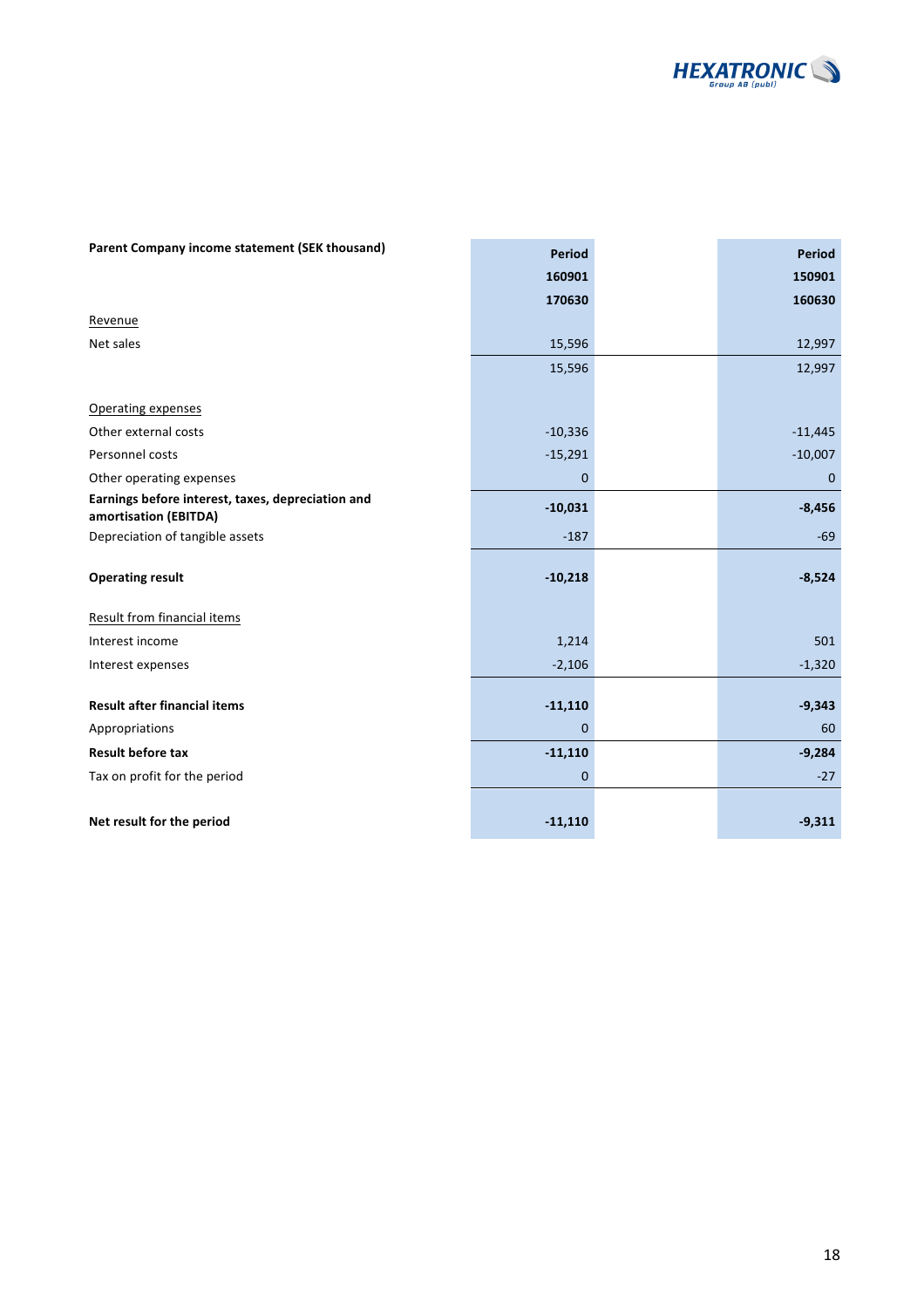

m.

| Parent Company balance sheet (SEK thousand) |             |             |
|---------------------------------------------|-------------|-------------|
|                                             | 2017-06-30  | 2016-06-30  |
| <b>Assets</b>                               |             |             |
| Tangible assets                             | 875         | 879         |
| Financial assets                            | 229,872     | 180,692     |
| <b>Total non-current assets</b>             | 230,747     | 181,571     |
| Current receivables                         |             |             |
| Receivables from Group companies            | 155,556     | 105,125     |
| Other receivables                           | 6           | 1,040       |
| Prepaid expenses and accrued income         | 1,910       | 1,706       |
| <b>Total current receivables</b>            | 157,471     | 107,870     |
| Cash and bank balances                      | $\mathbf 0$ | $\mathbf 0$ |
| <b>Total current assets</b>                 | 157,471     | 107,869     |
| <b>Total assets</b>                         | 388,218     | 289,440     |
| <b>Equity, provisions and liabilities</b>   |             |             |
| <b>Equity</b>                               | 173,116     | 165,388     |
| Untaxed reserves                            | 3,740       | 2,840       |
| Non-current liabilities                     |             |             |
| Liabilities to credit institutions          | 82,977      | 50,141      |
| <b>Total non-current liabilities</b>        | 82,977      | 50,141      |
| <b>Current liabilities</b>                  |             |             |
| Liabilities to credit institutions          | 11,064      | $\mathbf 0$ |
| <b>Overdraft facilities</b>                 | 8,403       | 22,276      |
| Accounts payable                            | 873         | 1,842       |
| Liabilities to Group companies              | 89,776      | 38,678      |
| <b>Current tax liabilities</b>              | 111         | 602         |
| <b>Other liabilities</b>                    | 13,615      | 5,489       |
| Accrued expenses and deferred income        | 4,544       | 2,184       |
| <b>Total current liabilities</b>            | 128,386     | 71,071      |

**College** 

e.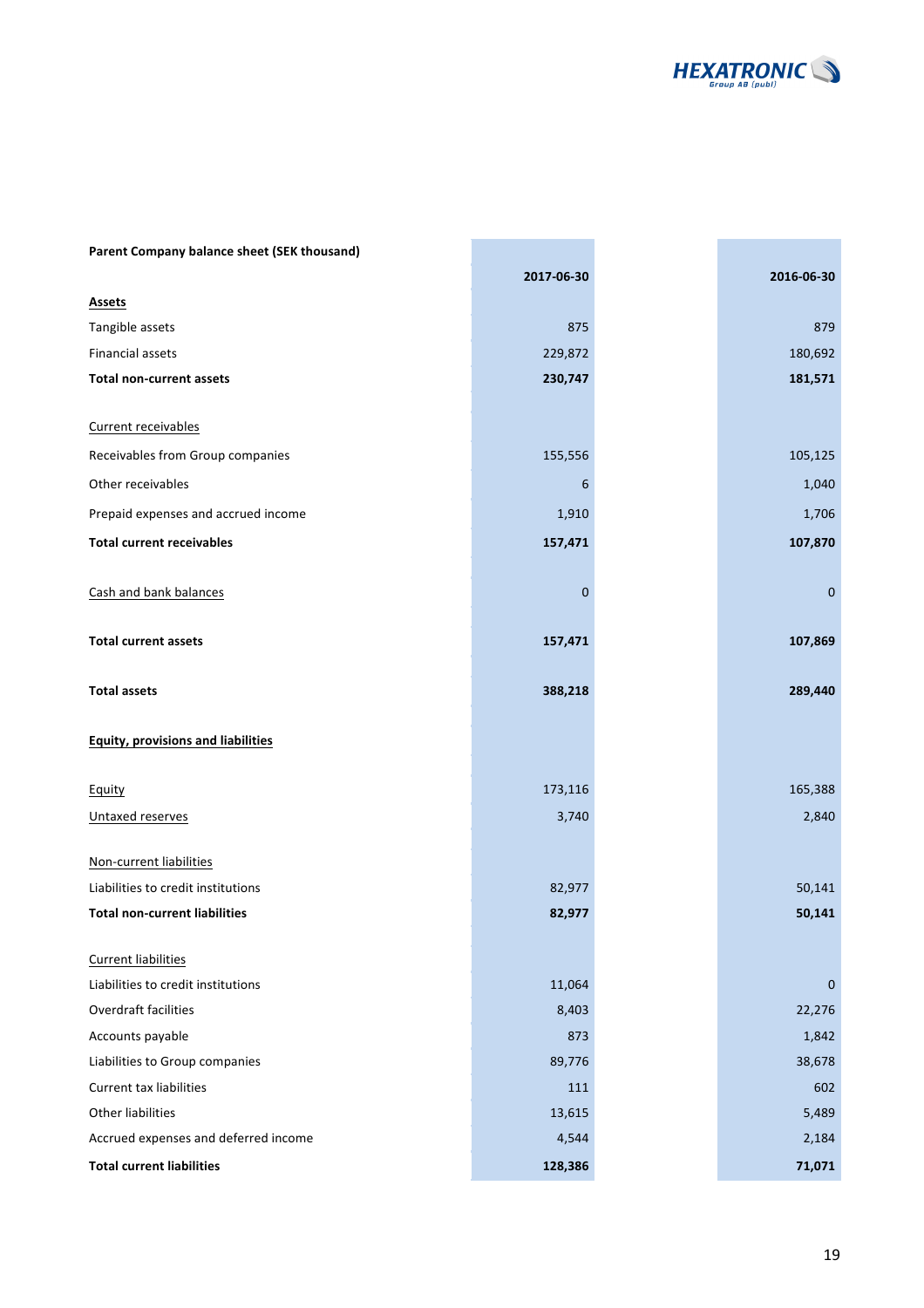

#### **Total equity, provisions and liabilities 188,218 289,440 289,440 289,440**

## **NOTES**

## Note 1 **General information**

Hexatronic Group AB (publ), with corporate identity number 556168-6360, is the Parent Company of the Hexatronic Group. Hexatronic Group AB (publ) is based in Gothenburg at the address Sofierogatan 3A, SE-412 51 Gothenburg, Sweden.

The interim report for the period April to June 2017 has been approved for publication by way of a decision of the Board of Directors made on 23 August 2017 at 18:00.

All amounts are in thousands of Swedish kronor (SEK thousand) unless otherwise stated. The figures in parentheses refer to the previous year.

## Note 2 **Accounting policies**

The consolidated financial statements for Hexatronic Group ("Hexatronic") have been prepared in accordance with International Financial Reporting Standards (IFRS) as adopted by the EU, RFR 1 Supplementary Accounting Rules for Groups and the Swedish Annual Accounts Act. This interim report has been prepared in accordance with IAS 34 Interim Reporting, the Swedish Annual Accounts Act and RFR 1 Supplementary Accounting Rules for Groups.

The Group has begun assessing the impact of IFRS 9 and IFRS 15. From a preliminary perspective, these are not expected to have a significant impact on the Group.

The Parent Company's financial statements have been prepared in accordance with the Swedish Annual Accounts Act and the Swedish Financial Reporting Board's recommendation RFR 2 Accounting for Legal Entities. The application of RFR 2 means that in its interim report for the legal entity, the Parent Company applies all IFRS and statements adopted by the EU as far as possible within the framework of the Swedish Annual Accounts Act and the Swedish Insurance Act and with regard to the relationship between accounting and taxation.

For full accounting policies, see the Annual Report for 2015/16.

## Note 3 Pledges assets and contingent liabilities

|                                                       | Group  |        |        | <b>Parent Company</b> |        |  |
|-------------------------------------------------------|--------|--------|--------|-----------------------|--------|--|
| Pledged assets and contingent liabilities             | 170630 | 160630 | 161231 | 170630                | 160630 |  |
| Assets pledged for liabilities to credit institutions |        |        |        |                       |        |  |
| Chattel mortgages                                     | 57.166 | 97.166 | 57.166 | 100                   | 100    |  |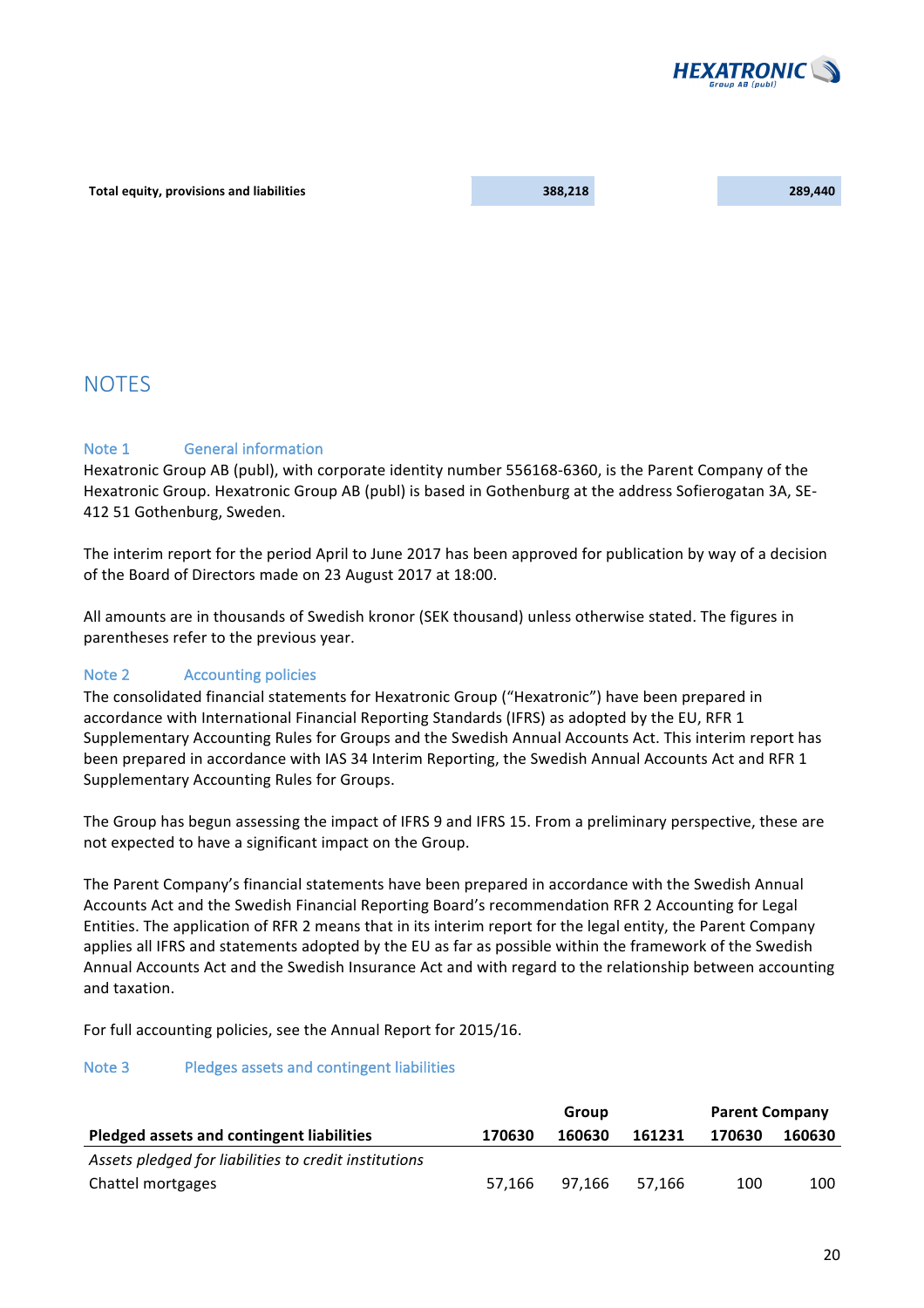

| Shares in subsidiaries            | 307.624 | 209.106 | 210.913 | 143,427 | 94,740   |
|-----------------------------------|---------|---------|---------|---------|----------|
| <b>Total</b>                      | 364.790 | 306.272 | 268.079 | 143.527 | 94,840   |
|                                   |         |         |         |         |          |
| <b>Contingent liabilities</b>     |         |         |         |         |          |
| Guarantees                        | 5.000   | 7.075   | 5.000   | 0       | $\Omega$ |
| Contingent purchase consideration | 12,701  | 5,304   | 8.252   | 12.701  | 5,304    |
| <b>Total</b>                      | 17,701  | 12.379  | 13.252  | 12.701  | 5,304    |

## Note 4 Business acquisitions

#### **Business acquisitions 2016/17**

#### *ICT Education AB*

On 1 November 2016, the Group acquired 100% of the share capital in ICT Education AB for SEK 21,273 thousand, of which SEK 16,273 thousand was paid in cash and SEK 5,000 thousand was paid through a new share issue in Hexatronic. There may be a possible additional purchase price of a maximum of SEK 9,000 thousand based on the EBITDA of the forthcoming two financial years.

The table below summarises the purchase price paid for ICT Education AB and the fair value of acquired assets and assumed liabilities recognised on the acquisition date.

| Purchase price as of 1 November 2016                               |        |
|--------------------------------------------------------------------|--------|
| Liquid assets (of which SEK 10,000 paid on the balance sheet date) | 16.273 |
| Equity instruments (184,715 shares)                                | 5.000  |
| Contingent purchase consideration (not paid)                       | 7.000  |
| <b>Total purchase price</b>                                        | 28.273 |

#### **Recognised amounts for identifiable acquired assets and taken-over liabilities**

| Liquid assets                             | 10,694   |
|-------------------------------------------|----------|
| Tangible assets                           | 694      |
| Customer contracts and customer relations | 8,723    |
| <b>Trademarks</b>                         | 1,843    |
| Accounts receivable                       | 1,136    |
| Other liabilities                         | $-4,596$ |
| Deferred tax liabilities                  | $-2,641$ |
| Total identifiable net assets             | 15,853   |
| Goodwill                                  | 12,420   |

Acquisition-related costs of SEK 269 thousand are included in other external costs in the consolidated statement of comprehensive income for the 2016/17 financial year. Total cash flow attributable to the business acquisition amounted to SEK -5,579 thousand.

Under the terms of the conditional purchase price, the Group will pay a maximum of SEK 9,000 thousand, up to a maximum of SEK 4,500 thousand per year based on the EBITDA of the two forthcoming financial years.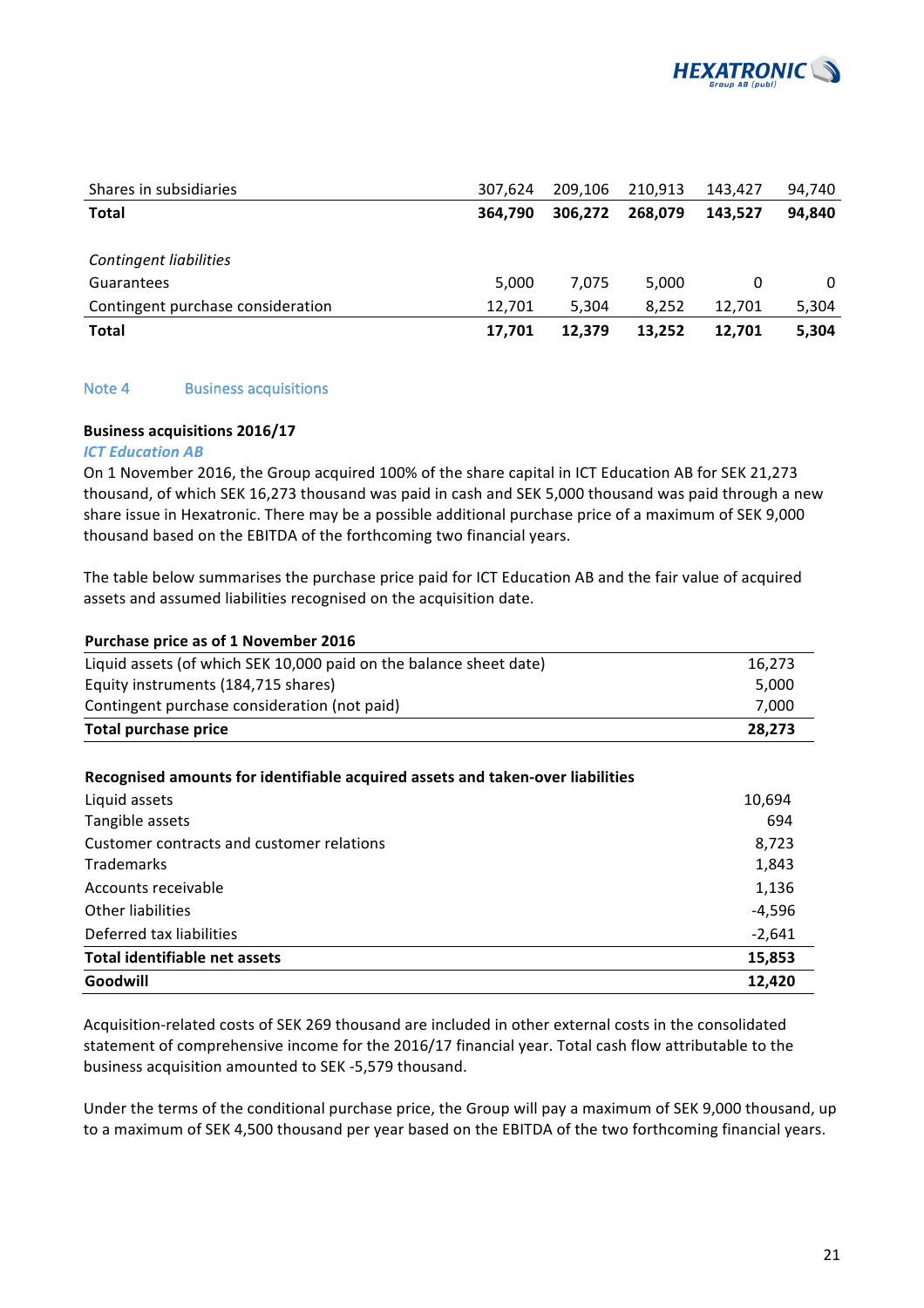

The fair value of the conditional purchase price of SEK 7,000 thousand was estimated by applying the return of value approach. The fair value estimates are based on a discount rate, which is based on a two-year government bond of approximately 0.2%, and an assumed EBITDA in ICT Education AB. The fair value of accounts receivable totals SEK 1,136 thousand. No accounts receivable is deemed to be doubtful.

ICT Education AB's net sales have been included in the consolidated income statement since 1 November 2016 and amount to SEK 20,078 thousand. ICT Education AB also generated an operating profit of SEK 6,339 thousand in the same period.

Had ICT Education AB been consolidated from 1 September 2016, the consolidated income statement for the period 1 September 2016 to 30 June 2017 would have shown increased net sales amounting to SEK 25,246 thousand and an operating profit of SEK 7,824 thousand.

## *Iftac AB*

On 2 January 2017, the Group acquired 100% of the share capital in Ifatc AB for SEK 8,900 thousand. There may be a possible additional purchase consideration of a maximum of SEK 7,800 thousand based on the EBITDA of the forthcoming two financial years. This acquisition expands the Group's education venture further.

The table below summarises the purchase price paid for Iftac AB and the fair value of acquired assets and assumed liabilities recognised on the acquisition date.

#### Purchase price as of 2 January 2017

| Liquid assets (of which SEK 8,900 paid on the balance sheet date) | 15.051 |
|-------------------------------------------------------------------|--------|
| Contingent purchase consideration (not paid)                      | 4.819  |
| Total purchase price                                              | 19.870 |

## **Recognised amounts for identifiable acquired assets and taken-over liabilities**

| Liquid assets                             | 11,629   |
|-------------------------------------------|----------|
| Tangible assets                           | 698      |
| Customer contracts and customer relations | 4,091    |
| <b>Trademarks</b>                         | 2,456    |
| Accounts receivable                       | 255      |
| Other receivables                         | 2,514    |
| Other liabilities                         | $-7,159$ |
| Deferred tax liabilities                  | $-2,058$ |
| Total identifiable net assets             | 12,426   |
| Goodwill                                  | 7,444    |

Acquisition-related costs of SEK 225 thousand are included in other external costs in the consolidated statement of comprehensive income for the 2016/17 financial year. Total cash flow attributable to the business acquisition amounted to SEK -3,422 thousand.

Under the terms of the conditional purchase price, the Group will pay a maximum of SEK 7,800 thousand, up to a maximum of SEK 3,900 thousand per year based on the EBITDA of the two forthcoming financial years.